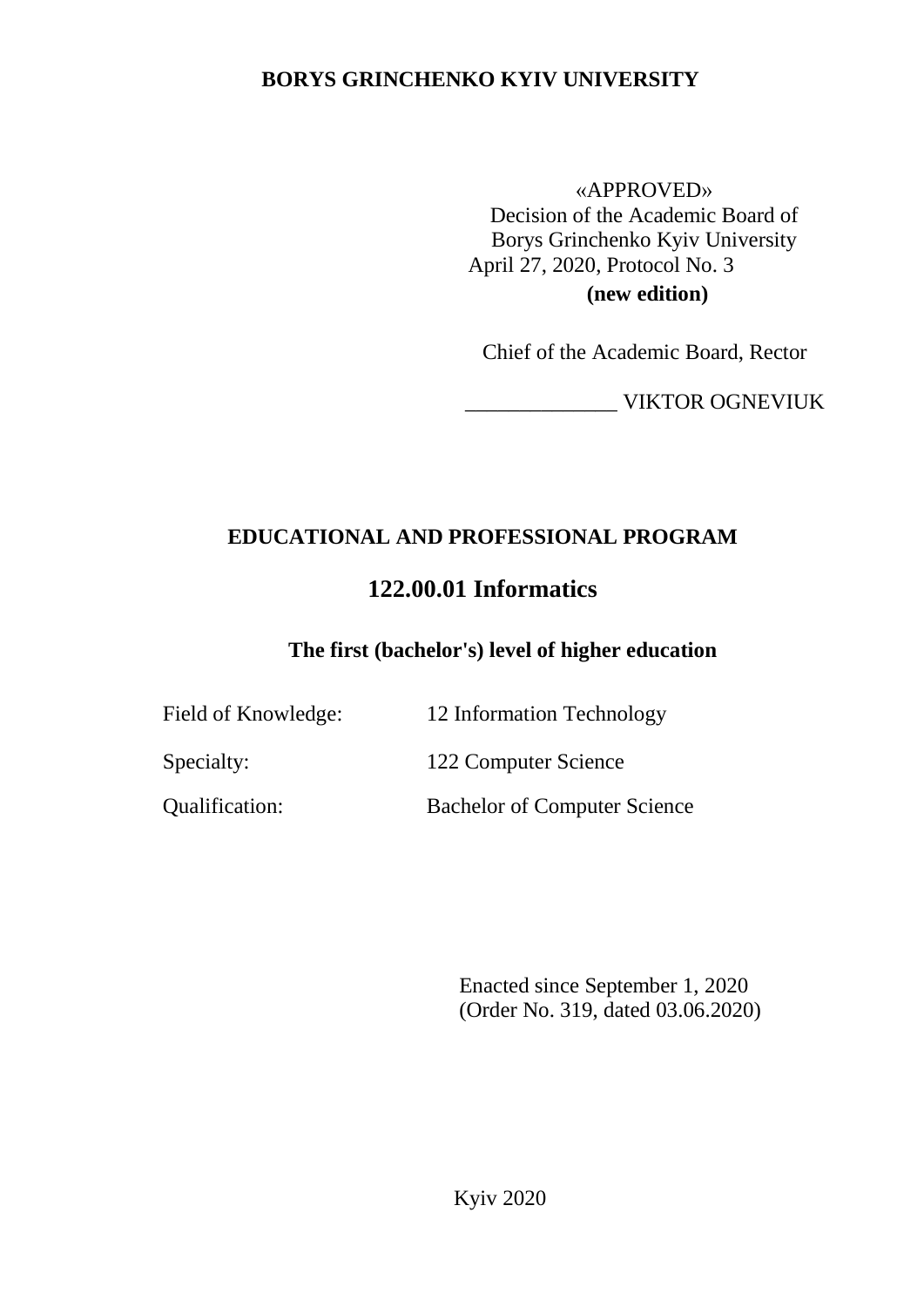## **LETTER OF APPROVAL**

Changes to the Educational and Professional Program 122.00.01 Informatics

The Program was revised and updated in 2020.

Chair of Computer Science and Mathematics Protocol No. 3 from March 4, 2020 Head of the Chair \_\_\_\_\_\_\_\_\_\_\_\_\_\_\_\_\_\_\_\_\_\_\_\_ Oksana LYTVYN

(signature)

Academic Council of the Faculty of Information Technology and Management Protocol No. 3 from April 15, 2020 Head of the Academic Council \_\_\_\_\_\_\_\_\_\_\_\_\_\_\_\_\_\_ Alla MYKHATSKA (signature)

Scientific and Methodological Centre of Standardization and Quality of Education

Head \_\_\_\_\_\_\_\_\_\_\_\_\_\_\_\_\_\_ Olha LEONTIEVA April 26, 2020

Vice-Rector on Academic Affairs

\_\_\_\_\_\_\_\_\_\_\_\_\_\_\_\_\_\_\_\_\_\_\_\_\_\_\_ Oleksii ZHYLTSOV

April 26, 2020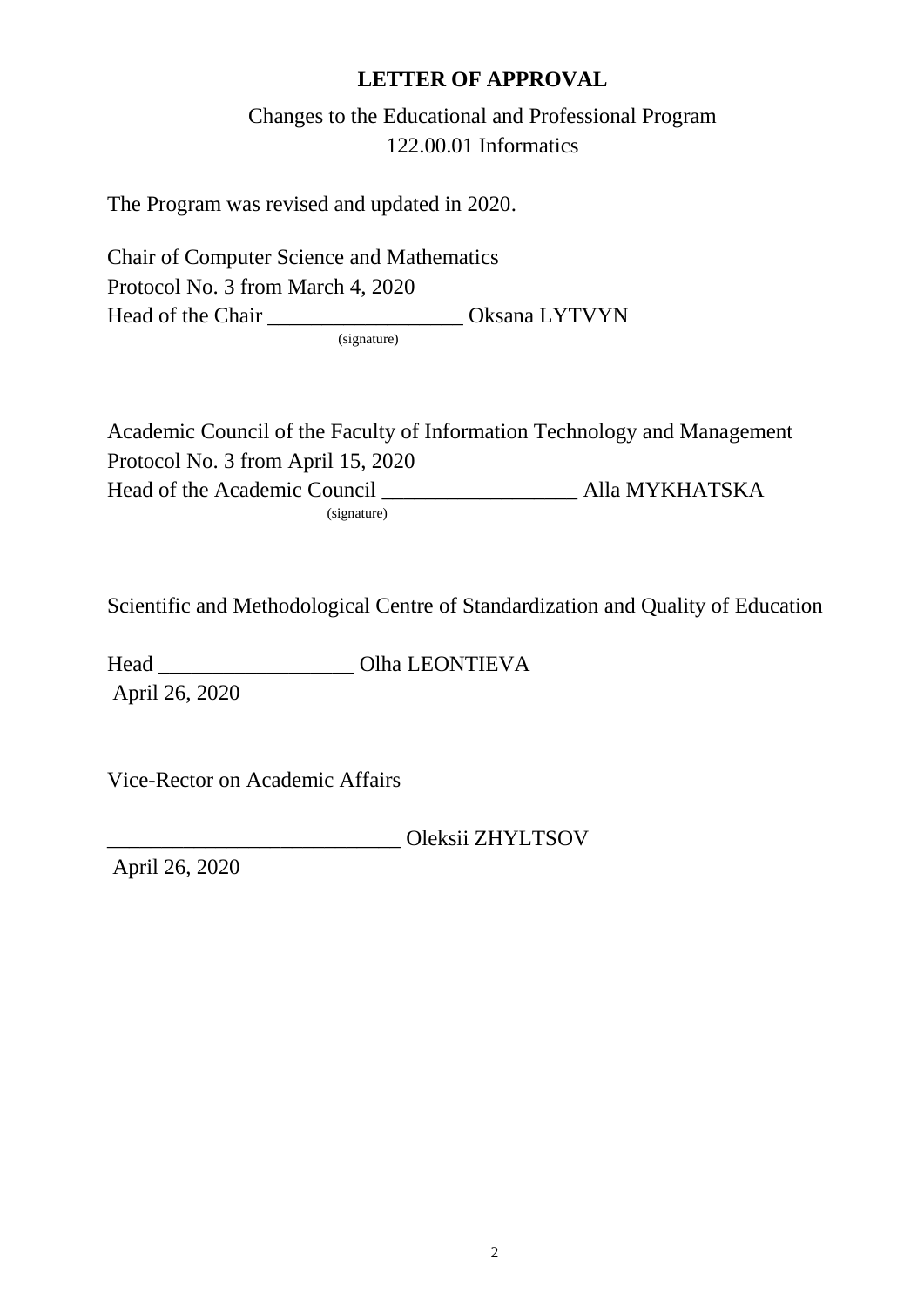## **PREFACE**

Educational and professional program 122.00.01 Informatics is developed on the basis of the Law of Ukraine "On Higher Education" and the Standard of Higher Education of Ukraine of the first (bachelor's) level in the field of knowledge 12 Information Technology, specialty 122 Computer Science, approved by the Ministry of Education and Science of Ukraine from July10, 2019, № 962.

#### IT IS DRAFTED BY THE PROJECT GROUP CONSISTING OF:

| Project group leader (educational program guarantor):             |  |
|-------------------------------------------------------------------|--|
| MASHKINA Iryna Viktorivna, Candidate of Technical Sciences,       |  |
| Associate Professor, Associate Professor of the Chair of Computer |  |
| Science and Mathematics, Borys Grinchenko Kyiv University         |  |
|                                                                   |  |

Members of the project group:

Doctor of Technical Sciences, Professor, Professor of the Chair of Computer Science and Mathematics, Borys Grinchenko Kyiv University

YASKEVYCH Vladyslav Oleksandrovych, Candidate of Technical Sciences, Associate Professor of the Chair of Computer Science and Mathematics, Borys Grinchenko Kyiv University

#### EXTERNAL REVIEWERS:

**Tymashov O.O,** Candidate of Technical Sciences, Associate Professor, Leading Researcher of the Department of Problem-Oriented Computers and Systems of the Glushkov Institute of Cybernetics of the National Academy of Sciences of Ukraine

#### REVIEWS OF EMPLOYER'S REPRESENTATIVES:

1. **Nazarov Y.L.,** Director of the Department of Information and Communication Technologies of the Kyiv City State Administration

2. **Lomakovska H.V.,** director of the lyceum of information technologies № 79, Kyiv.

The educational program was put into effect on September 1, 2017. Term of revision of the educational program is once in 4 years.

#### **Updated:**

| Date of review of the EP | August 27, 2019             | April 27, 2020 |  |
|--------------------------|-----------------------------|----------------|--|
| amendments to the EP     |                             |                |  |
| Signature                |                             |                |  |
| of<br>Name               | the $EP \mid$ Mashkina I.V. | Mashkina I.V.  |  |
| guarantor                |                             |                |  |

This program may not be reproduced or distributed in whole or in part without the permission of the Borys Grinchenko Kyiv University

© Borys Grinchenko Kyiv University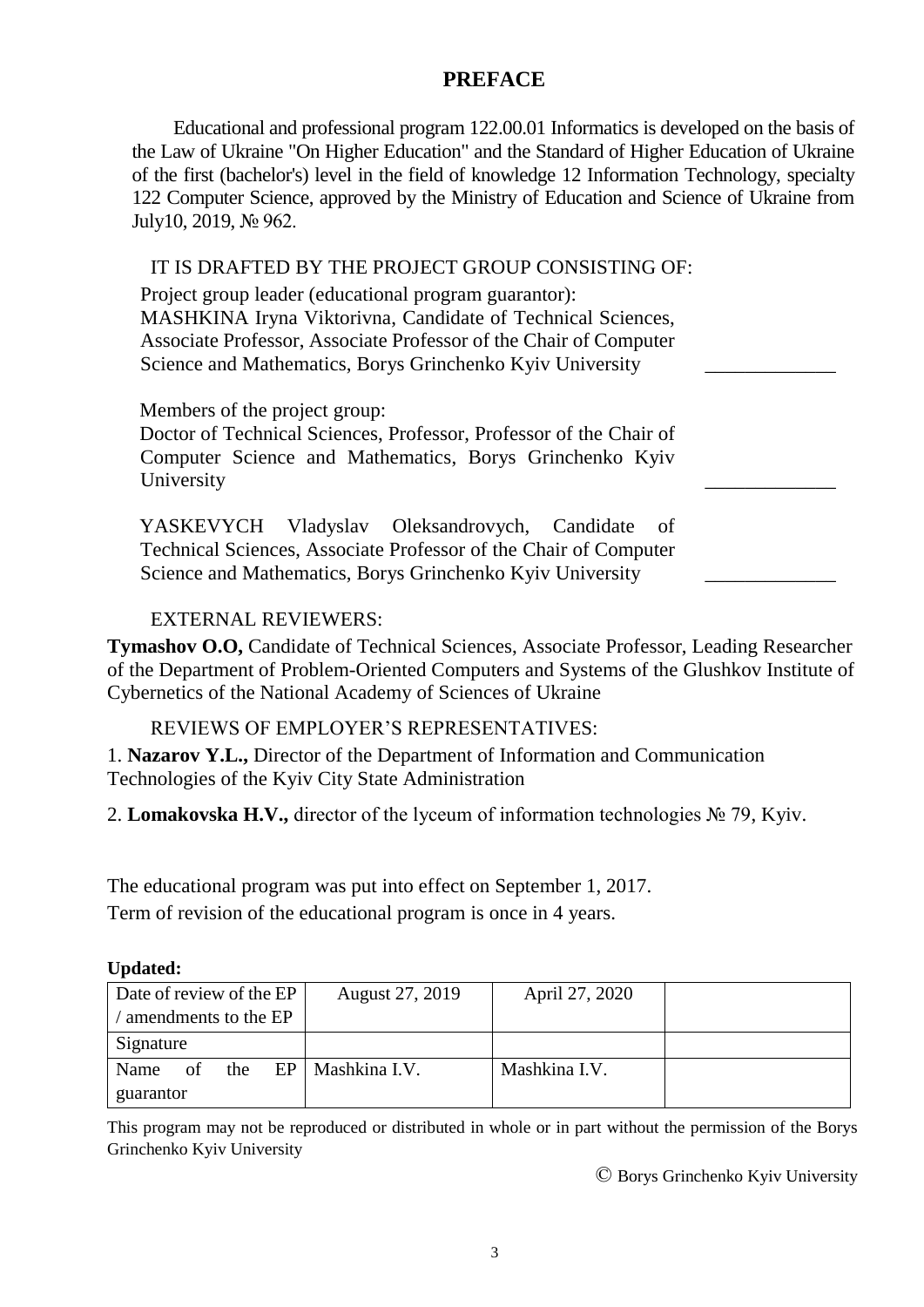## **SUBSTANTIATION**

Changes to the educational and professional program are due to the need to agree on the content of the educational and professional program 122.00.01 "Informatics", approved by the decision of the Academic Council of Borys Grinchenko Kyiv University from March 23,2017, protocol № 3 (Order from May 26, 2017, № 348), as amended by the decision of the Academic Council dated August 29, 2019, protocol № 7 (Order dated August 30, 2019, № 509) and taking into account the order of the Ministry of Education and Science of Ukraine dated July 10, 2019, № 962 On approval of the Standard of Higher Education in the specialty 122 "Computer Science" for the first (bachelor's) level.

In addition, in the process of implementing of the educational program (implementation of the curriculum, development of working programs of disciplines, practical training and certification) during the 2017-2018, 2018-2019, 2019-2020 academic years, the support group received feedback from teachers, students, heads of practice bases and employers with a number of wishes for the optimization of certain components of the educational and professional program.

Thus, in accordance with the standard of higher education in the specialty 122 Computer Science for the first (bachelor's) level of higher education and feedback from stakeholders, the following sections were developed and amended:

- general information about the educational program,
- list of graduate competencies,
- program learning outcomes,
- list of components of the educational-professional program and their logical sequence
- forms of certification of higher education applicants.

These changes led to the development of a new version of the description of the educational and professional program.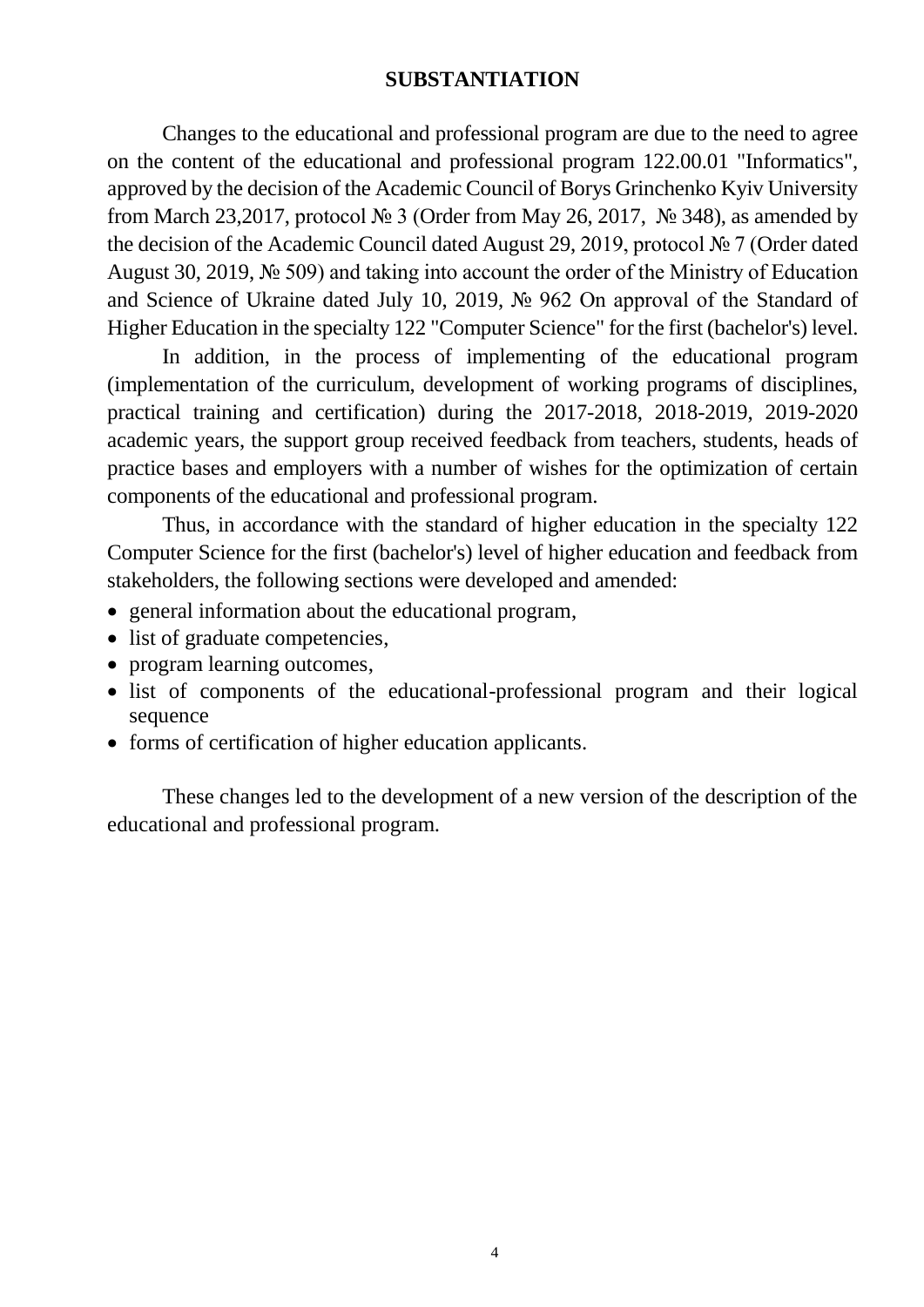# **1. Profile of the educational program**

# 122.00.01 Informatics

# in the Specialty 122 "Computer Science"

| 1 – General information                                                                        |                                                                                                                                                                                                                                                                          |  |
|------------------------------------------------------------------------------------------------|--------------------------------------------------------------------------------------------------------------------------------------------------------------------------------------------------------------------------------------------------------------------------|--|
| Full name of the institution<br>of higher education and the<br>structural unit                 | Borys Grinchenko Kyiv University<br>Faculty of Information Technologies and Management                                                                                                                                                                                   |  |
| Degree of higher education<br>and title of qualification<br>in the original language           | Degree of higher education: Bachelor<br>Specialty: 122 Computer Science<br>Educational program: 122.00.01 Informatics<br>Qualification: Bachelor of Computer Science                                                                                                     |  |
| Official name of<br>educational program                                                        | 122.00.01 Informatics                                                                                                                                                                                                                                                    |  |
| Type of diploma and<br>volume of<br>educational program                                        | Bachelor's degree, single, 240 ECTS credits,<br>term of study 3 years 10 months                                                                                                                                                                                          |  |
| Availability of<br>accreditation                                                               | Ministry of Education and Science of Ukraine,<br>Certificate (UK $\mathbb{N}$ <sup>o</sup> 11006865) of accreditation<br>specialty 122 Computer Science,<br>validity of the certificate until July 1, 2026<br>National Agency for Quality Assurance in Higher Education. |  |
|                                                                                                | Ukraine.<br>The deadline for submitting the program for accreditation is 2026.                                                                                                                                                                                           |  |
| Cycle / level                                                                                  | HPK - level 7, FQ-EHEA - the first cycle, EQF LLL - level 6,                                                                                                                                                                                                             |  |
| Prerequisites                                                                                  | Complete secondary education                                                                                                                                                                                                                                             |  |
| Language (s) of instruction Ukrainian                                                          |                                                                                                                                                                                                                                                                          |  |
| Term of EP's validity                                                                          | According to the term of accreditation                                                                                                                                                                                                                                   |  |
| Internet address of the<br>permanent placement of<br>the description of<br>educational program | http://kubg.edu.ua                                                                                                                                                                                                                                                       |  |
| 2 – The purpose of the educational program                                                     |                                                                                                                                                                                                                                                                          |  |

To train specialists who have fundamental and professional knowledge and developed practical skills in the field of informatics and information technologies and are ready for further self-development and professional growth.

| 3 - Characteristics of the educational program |                                                                                 |  |  |
|------------------------------------------------|---------------------------------------------------------------------------------|--|--|
| Subject area                                   | Objects of study and / or activity:                                             |  |  |
|                                                | - mathematical, informational, simulation models of real phenomena, objects,    |  |  |
|                                                | systems, processes, data and knowledge representation;                          |  |  |
|                                                | - methods and technologies for obtaining, storing, processing, transmitting and |  |  |
|                                                | using information, data mining and decision making;                             |  |  |
|                                                | - theory, analysis, development and evaluation of algorithms and their software |  |  |
|                                                | implementation;                                                                 |  |  |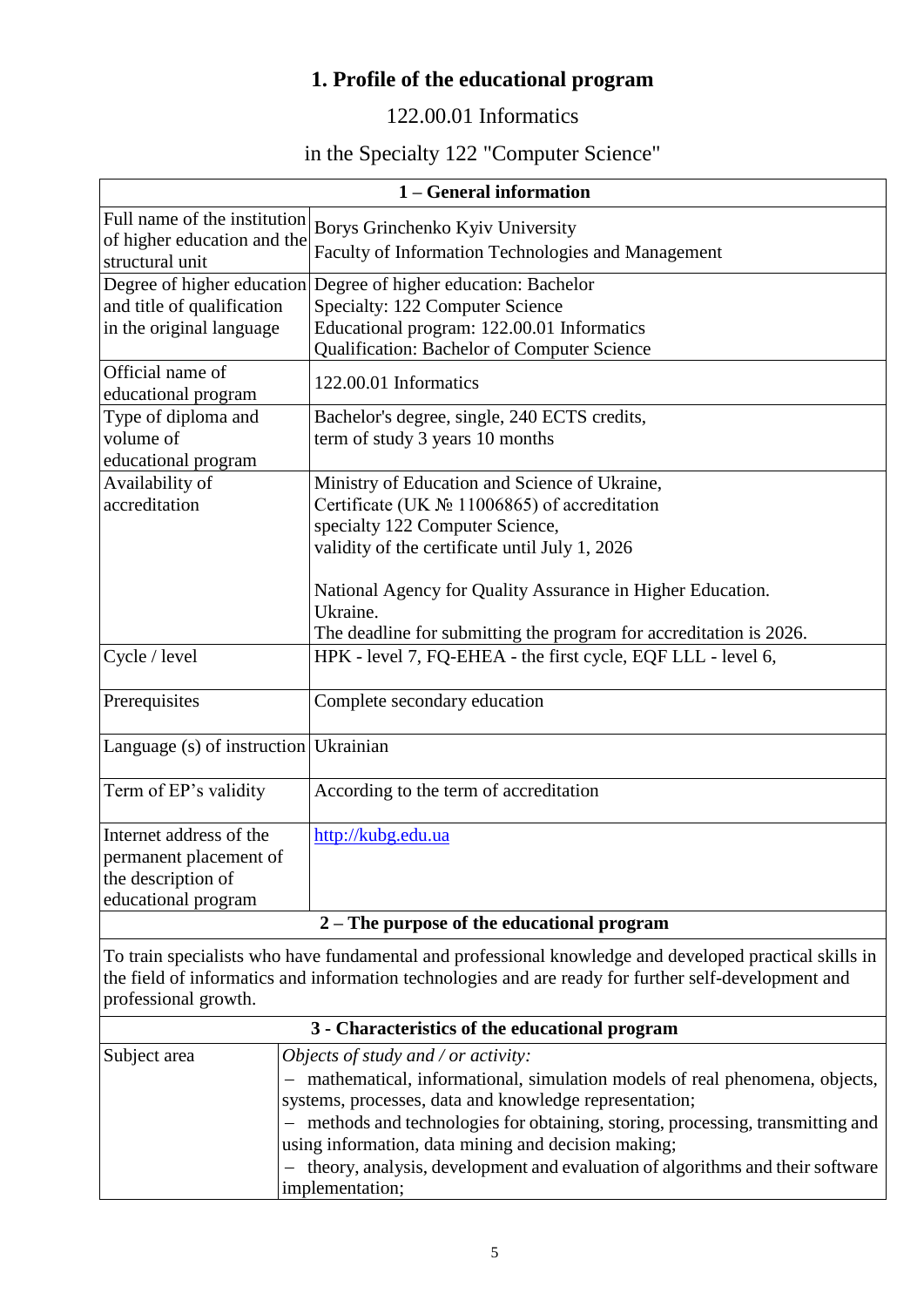|                        | - theory, analysis, development, evaluation of efficiency, implementation of algo-<br>rithms, high-performance computing, including parallel computing and big data;<br>- methods, technologies and tools for creating, editing graphic objects, includ-<br>ing three-dimensional and virtual/augmented reality; design, programming and de-<br>sign of computer-games.                                                                                                                                                                              |
|------------------------|------------------------------------------------------------------------------------------------------------------------------------------------------------------------------------------------------------------------------------------------------------------------------------------------------------------------------------------------------------------------------------------------------------------------------------------------------------------------------------------------------------------------------------------------------|
|                        | Learning objectives: training of specialists capable of conducting theoretical and<br>experimental research in the field of computer science; apply mathematical<br>methods and algorithmic principles in modeling, design, development and<br>maintenance of information technology; to carry out development, implementation<br>and support of intelligent systems of analysis and data processing of<br>organizational, technical, natural and socio-economic systems.                                                                            |
|                        | Theoretical content of the subject area: modern models, methods, algorithms,<br>technologies, processes and methods of obtaining, presenting, processing,<br>analysis, transmission, storage of data in information systems.                                                                                                                                                                                                                                                                                                                         |
|                        | Methods, techniques and technologies: mathematical models, methods and<br>algorithms for solving theoretical and applied problems that arise in the<br>development of IT; modern technologies and programming forms; methods of<br>collecting, analyzing and consolidating distributed information; technologies and<br>methods of design, development and quality assurance of IT components;<br>computer graphics methods and data visualization technologies; knowledge<br>engineering technologies, CASE-technologies of IT modeling and design. |
|                        | Tools and equipment: distributed computing systems; computer networks;<br>mobile and cloud technologies; database management systems; Operating<br>Systems; software design and development environments; microprocessor<br>embedded systems.                                                                                                                                                                                                                                                                                                        |
|                        | The ratio of the total and professional components and the sample:<br><u>Mandatory part (180 credits, 75%):</u><br>- cycle of humanitarian training (28 ECTS credits, 840 hours);<br>cycle of disciplines of mathematical and fundamental training (35 ECTS)<br>credits, 1050 hours);                                                                                                                                                                                                                                                                |
|                        | cycle of professional and practical training (117 ECTS credits, 3510 hours<br>together with writing a term paper for 3 years, internship for 1,2,4 years, writing<br>and defense of a qualifying work for 4 years);<br>Share of practices: 24 ECTS credits (13.3%).<br>Elective part (60 credits, 25%): free choice disciplines.                                                                                                                                                                                                                     |
| Orientatin of the edu- | Educational and professional program with an applied orientation                                                                                                                                                                                                                                                                                                                                                                                                                                                                                     |
| cational program       | The program provides acquaintance with:<br>- modern methods of effective access to information, its collection,<br>systematization, storage and protection;<br>- the main paradigms of design and development of software products, including<br>mobile applications, and hardware and software of computerized systems,<br>including embedded;                                                                                                                                                                                                      |
|                        | - design and administration of computer networks, the main protocols of the<br>Internet;<br>- design and creation of information and intelligent systems;                                                                                                                                                                                                                                                                                                                                                                                            |
|                        | - computer graphics, virtual and augmented reality technologies, creation of<br>computer games.                                                                                                                                                                                                                                                                                                                                                                                                                                                      |
| The main focus         | General education in computer science                                                                                                                                                                                                                                                                                                                                                                                                                                                                                                                |
| educational program    |                                                                                                                                                                                                                                                                                                                                                                                                                                                                                                                                                      |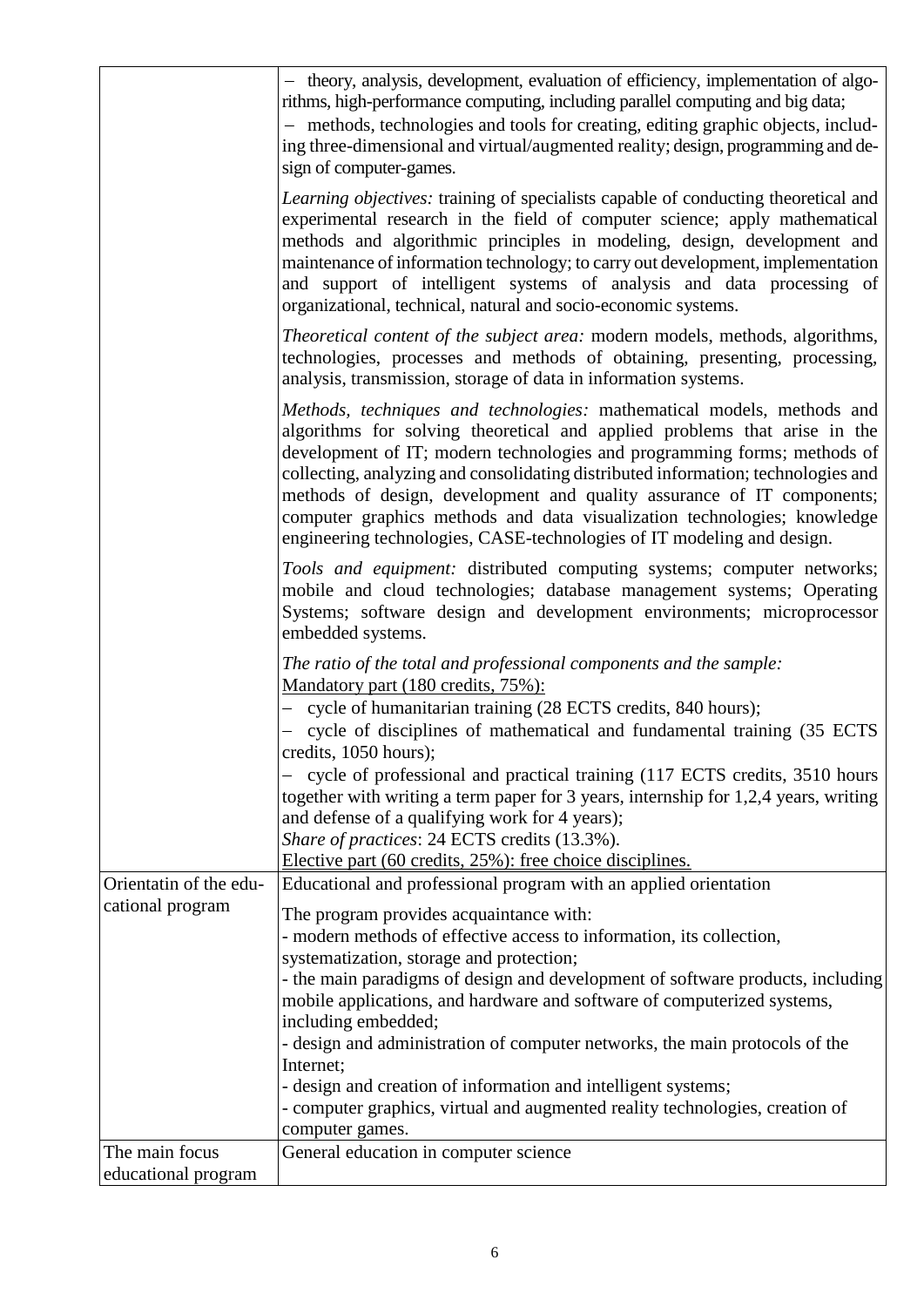| Specifics of the pro-<br>gram                                 |                                                                                                                                                                                                                                                                                                                                                                                                                                                                                                                                         |                                                                                                                                                                                                                                                                                                                                                                                                                                                                                                                                                                                                                                                                                                                                                                                                                                                            |  |  |
|---------------------------------------------------------------|-----------------------------------------------------------------------------------------------------------------------------------------------------------------------------------------------------------------------------------------------------------------------------------------------------------------------------------------------------------------------------------------------------------------------------------------------------------------------------------------------------------------------------------------|------------------------------------------------------------------------------------------------------------------------------------------------------------------------------------------------------------------------------------------------------------------------------------------------------------------------------------------------------------------------------------------------------------------------------------------------------------------------------------------------------------------------------------------------------------------------------------------------------------------------------------------------------------------------------------------------------------------------------------------------------------------------------------------------------------------------------------------------------------|--|--|
| 4 – Suitability of graduates for employment and further study |                                                                                                                                                                                                                                                                                                                                                                                                                                                                                                                                         |                                                                                                                                                                                                                                                                                                                                                                                                                                                                                                                                                                                                                                                                                                                                                                                                                                                            |  |  |
| Suitability for<br>employment                                 |                                                                                                                                                                                                                                                                                                                                                                                                                                                                                                                                         | Graduates can work in the public and private sectors of IT companies in Kyiv,<br>Ukraine and the European Union in the following areas of activity: design and<br>development of software products, computer network administration, design<br>and creation of information and intelligent systems, computer graphics, Web<br>design, development of embedded automated systems, testing of software and<br>Internet of Things systems, support of scientific research<br>Graduates can work in professions according to the National Classification of<br>Occupations DK 003: 2010:<br>3121 System Administration Technician<br>3121 Technician-programmer<br>3121 Information Technology Specialist<br>3121 Computer Graphics (Design) Specialist<br>3121 Software Development and Testing Specialist<br>3121 Specialist in computer program development |  |  |
| Further study                                                 |                                                                                                                                                                                                                                                                                                                                                                                                                                                                                                                                         | Continuation of study at the second (master's) level of higher education.<br>Acquisition of additional qualifications in the system of postgraduate education.                                                                                                                                                                                                                                                                                                                                                                                                                                                                                                                                                                                                                                                                                             |  |  |
| 5 – Teaching and assessment                                   |                                                                                                                                                                                                                                                                                                                                                                                                                                                                                                                                         |                                                                                                                                                                                                                                                                                                                                                                                                                                                                                                                                                                                                                                                                                                                                                                                                                                                            |  |  |
| Teaching and<br>assessment<br>Evaluation                      | Based on the principles of student-centeredness and individual-personal<br>approach; implemented through research-based learning, strengthening practical<br>orientation and creative orientation in the form of a combination of lectures,<br>practical classes, independent teaching and research work using elements of<br>distance learning, solving applied problems, project implementation, training<br>and production practices, term papers.<br>Cumulative module-rating system, which provides for the assessment of students |                                                                                                                                                                                                                                                                                                                                                                                                                                                                                                                                                                                                                                                                                                                                                                                                                                                            |  |  |
|                                                               | for all types of classroom and extracurricular educational activities: current,<br>modular, final control; written exams, testing, laboratory reports, presentations,<br>tests, practice reports, term papers, bachelor's thesis.                                                                                                                                                                                                                                                                                                       |                                                                                                                                                                                                                                                                                                                                                                                                                                                                                                                                                                                                                                                                                                                                                                                                                                                            |  |  |
|                                                               |                                                                                                                                                                                                                                                                                                                                                                                                                                                                                                                                         | 6 – Program competencies                                                                                                                                                                                                                                                                                                                                                                                                                                                                                                                                                                                                                                                                                                                                                                                                                                   |  |  |
| Integral<br>competence                                        | Ability to solve complex specialized problems and practical problems in the<br>field of computer science or in the learning process, which involves the use of<br>theories and methods of computer science, information technology and is<br>characterized by complexity and uncertainty of conditions.                                                                                                                                                                                                                                 |                                                                                                                                                                                                                                                                                                                                                                                                                                                                                                                                                                                                                                                                                                                                                                                                                                                            |  |  |
| General<br>competencies (GC)                                  | $GC -1$<br>$GC -2$<br>$GC -3$<br>$GC -4$<br>$GC -5$<br>$GC -6$<br>$GC -7$<br>$GC - 8$<br>$GC -9$                                                                                                                                                                                                                                                                                                                                                                                                                                        | Ability to abstract thinking, analysis and synthesis.<br>Ability to apply knowledge in practical situations<br>Knowledge and understanding of the subject area and understanding of<br>the professional activity<br>Ability to communicate in the state language both orally and in writing<br>Ability to communicate in a foreign language.<br>Ability to learn and master modern knowledge.<br>Ability to search, process and analyze information from various<br>sources; to a critical assessment of the information obtained, the use of<br>logic and rational reasoning.<br>Ability to generate new ideas (creativity)<br>Ability to work in a team, take responsibility for joint work; ability to<br>lead a discussion, arguing their point of view.                                                                                               |  |  |
|                                                               |                                                                                                                                                                                                                                                                                                                                                                                                                                                                                                                                         | $GC - 10$ The ability to be critical and self-critical                                                                                                                                                                                                                                                                                                                                                                                                                                                                                                                                                                                                                                                                                                                                                                                                     |  |  |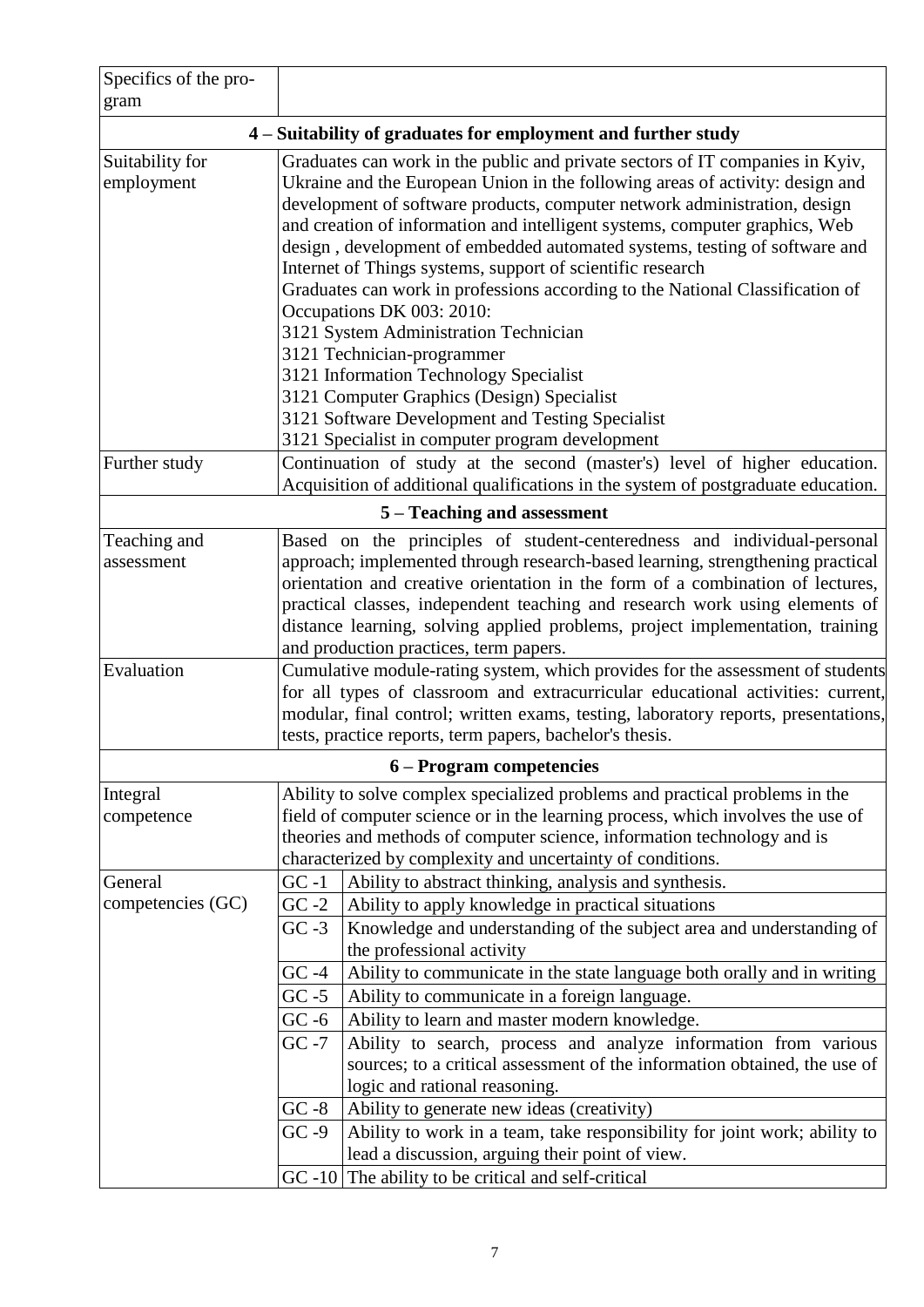|                                                                    |          | GC -11   Ability to make informed decisions and justify proposed decisions at the<br>modern scientific, technical and professional level    |
|--------------------------------------------------------------------|----------|---------------------------------------------------------------------------------------------------------------------------------------------|
|                                                                    |          | $GC -12$ Ability to evaluate and ensure the quality of work performed, to present<br>the results of work.                                   |
|                                                                    |          | $GC -13$ Ability to act on ethical considerations.                                                                                          |
|                                                                    |          | $GC -14$ The ability to exercise their rights and responsibilities as a member of                                                           |
|                                                                    |          | society, to realize the values of civil (free democratic) society and the                                                                   |
|                                                                    |          | need for its sustainable development, the rule of law, human and civil                                                                      |
|                                                                    |          | rights and freedoms in Ukraine.                                                                                                             |
|                                                                    |          | GC-15 Ability to preserve and multiply moral, cultural, scientific values and                                                               |
|                                                                    |          | achievements of society based on understanding the history and patterns of                                                                  |
|                                                                    |          | development of the subject area, its place in the general system of knowledge                                                               |
|                                                                    |          | about nature and society and in the development of society, technology and                                                                  |
|                                                                    |          | technology, use different types and forms of motor activities for active                                                                    |
|                                                                    |          | recreation and a healthy lifestyle.                                                                                                         |
| Special<br>(professional)                                          | $SC -1$  | Ability to mathematical formulation and research of continuous and<br>discrete mathematical models, substantiation of the choice of methods |
| competencies (SC)                                                  |          | and approaches for solving theoretical and applied problems in the field                                                                    |
|                                                                    |          | of computer science, analysis and interpretation of the obtained results.                                                                   |
|                                                                    | $SC - 2$ | Ability to detect statistical patterns of nondeterministic phenomena,                                                                       |
|                                                                    |          | application of methods of computational intelligence, including                                                                             |
|                                                                    |          | statistical, neural network and fuzzy data processing, methods of machine                                                                   |
|                                                                    |          | learning and genetic programming, etc.                                                                                                      |
|                                                                    | $SC - 3$ | Ability to think logically, build logical conclusions, use formal languages                                                                 |
|                                                                    |          | and models of algorithmic calculations, design, development and analysis                                                                    |
|                                                                    |          | of algorithms, evaluate their effectiveness and complexity, solvability                                                                     |
|                                                                    |          | and unsolvability of algorithmic problems for adequate modeling -not                                                                        |
|                                                                    | $SC -4$  | subject areas and the creation of software and information systems.<br>Ability to use modern methods of mathematical modeling of objects,   |
|                                                                    |          | processes and phenomena, to develop models and algorithms for                                                                               |
|                                                                    |          | numerical solution of mathematical modeling problems, to take into                                                                          |
|                                                                    |          | account the errors of approximate numerical solution of professional                                                                        |
|                                                                    |          | problems.                                                                                                                                   |
|                                                                    | $SC - 5$ | Ability to make a formalized description of operations research tasks in                                                                    |
|                                                                    |          | organizational-technical and socio-economic systems of different                                                                            |
|                                                                    |          | purposes, to determine their optimal solutions, to build models of                                                                          |
|                                                                    |          | optimal management taking into account changes in economic situation,                                                                       |
|                                                                    |          | to optimize management processes in systems of different purpose and<br>hierarchy level.                                                    |
|                                                                    | $SC - 6$ | Ability to think systematically, apply systems analysis methodology to                                                                      |
|                                                                    |          | study complex problems of various natures, methods of formalizing and                                                                       |
|                                                                    |          | solving system problems that have conflicting goals, uncertainties and                                                                      |
|                                                                    |          | risks.                                                                                                                                      |
|                                                                    | $SC -7$  | Ability to apply the theoretical and practical foundations of                                                                               |
|                                                                    |          | methodology and modeling technology to study the characteristics and                                                                        |
|                                                                    |          | behavior of complex objects and systems, to conduct computational                                                                           |
|                                                                    |          | experiments with processing and analysis of results.                                                                                        |
|                                                                    | $SC - 8$ | Ability to design and develop software using different programming                                                                          |
| paradigms: generalized, object-oriented, functional, logical, with |          |                                                                                                                                             |
|                                                                    |          | appropriate models, methods and algorithms of calculations, data<br>structures and control mechanisms.                                      |
|                                                                    | $SC - 9$ | Ability to implement a multi-level computational model based on client-                                                                     |
|                                                                    |          | server architecture, including databases, knowledge and data warehouses,                                                                    |
|                                                                    |          |                                                                                                                                             |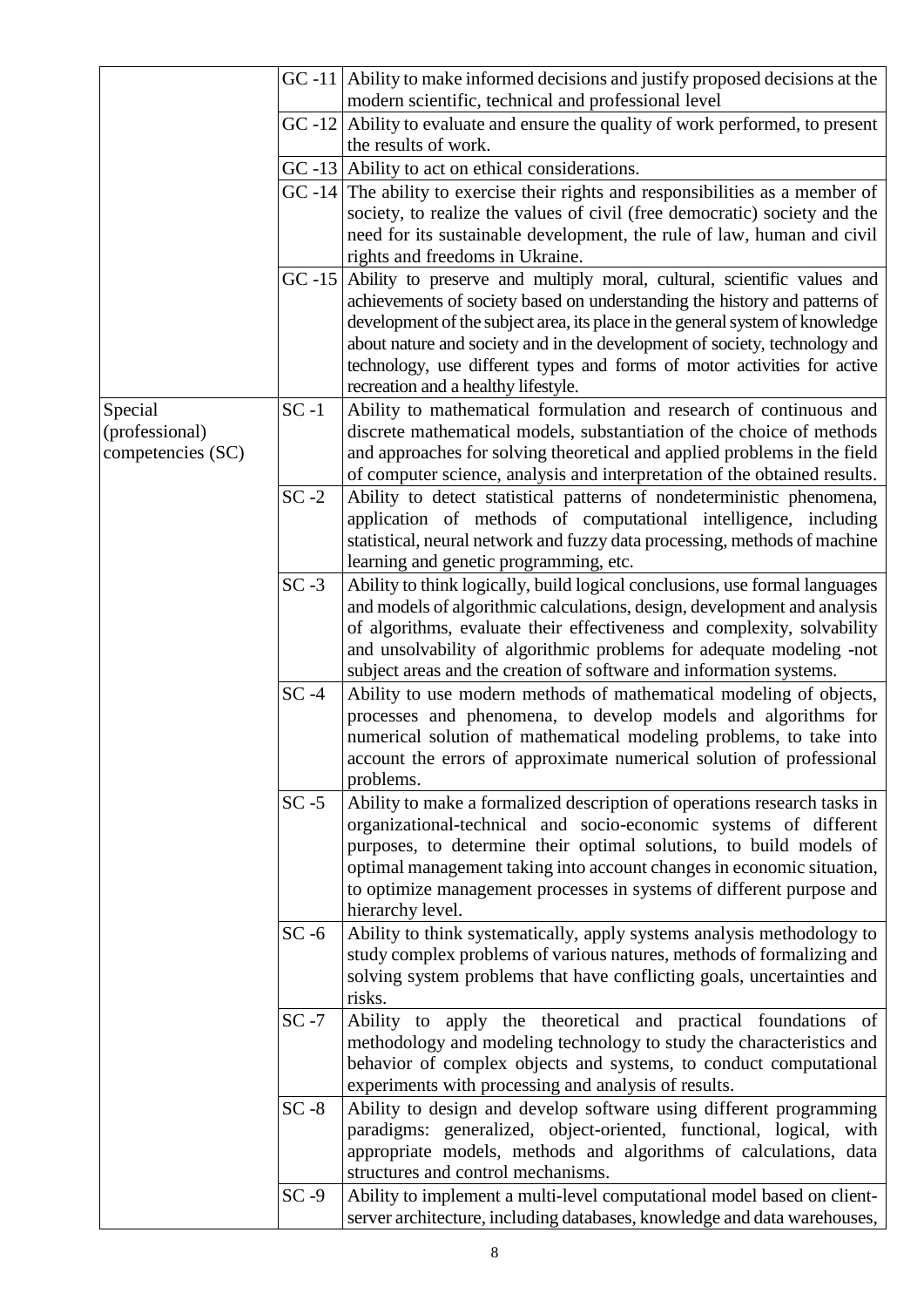|           |                                                                                                                                                                                                                                                                 |           | to perform distributed processing of large data sets on clusters of standard<br>servers to meet the computing needs of users, including cloud services.                                                                                                                                |
|-----------|-----------------------------------------------------------------------------------------------------------------------------------------------------------------------------------------------------------------------------------------------------------------|-----------|----------------------------------------------------------------------------------------------------------------------------------------------------------------------------------------------------------------------------------------------------------------------------------------|
|           |                                                                                                                                                                                                                                                                 |           | SC-10 Ability to apply methodologies, technologies and tools to manage the<br>life cycle processes of information and software systems, information<br>technology products and services in accordance with customer<br>requirements.                                                   |
|           |                                                                                                                                                                                                                                                                 | $SC-11$   | Ability to data mining based on methods of computational intelligence,<br>including large and poorly structured data, their prompt processing and<br>visualization of analysis results in the process of solving applied<br>problems.                                                  |
|           |                                                                                                                                                                                                                                                                 | $SC-12$   | Ability to ensure the organization of computational processes in<br>information systems for various purposes, taking into account the<br>architecture, configuration, performance indicators of operating systems<br>and system software.                                              |
|           |                                                                                                                                                                                                                                                                 | $SC-13$   | Ability to develop network software based on different topologies of<br>structured cabling systems, using computer systems and data networks<br>and analyzing the quality of computer networks.                                                                                        |
|           |                                                                                                                                                                                                                                                                 | $SC - 14$ | Ability to apply methods and means of information security, to develop<br>and operate special software for protection of information resources of<br>critical information infrastructure.                                                                                              |
|           |                                                                                                                                                                                                                                                                 | $SC - 15$ | Ability to analyze and functional modeling of business processes,<br>construction and practical application of functional models of<br>organizational, economic and production and technical systems,<br>methods of risk assessment of their design.                                   |
|           | SC-16 Ability to implement high-performance computing based on cloud                                                                                                                                                                                            |           | services and technologies, parallel and distributed computing in the<br>development and operation of distributed systems of parallel<br>information processing.                                                                                                                        |
|           | SC-17 Possession of system information and basic knowledge of the basics of                                                                                                                                                                                     |           | computer graphics, the ability to build graphic objects, including three-<br>dimensional, virtual and augmented reality objects, the creation of<br>computer animation, design, design and programming of computer games.                                                              |
|           |                                                                                                                                                                                                                                                                 |           | 7 – Program learning outcomes                                                                                                                                                                                                                                                          |
| PLO-1     |                                                                                                                                                                                                                                                                 |           | apply knowledge of the basic forms and laws of abstract-logical thinking, the basics of the<br>methodology of scientific knowledge, forms and methods of extraction, analysis, processing<br>and synthesis of information in the subject area of computer science;                     |
| $PLO-2$   | use a modern mathematical apparatus of continuous and discrete analysis, linear algebra,<br>analytical geometry, in professional activities to solve problems of theoretical and applied<br>nature in the design and implementation of informatization objects; |           |                                                                                                                                                                                                                                                                                        |
| $PLO-3$   | use knowledge of the laws of random phenomena, their properties and operations on them,<br>models of random processes and modern software environments to solve problems of<br>statistical data processing and construction of predictive models.               |           |                                                                                                                                                                                                                                                                                        |
| $PLO -4$  | use methods of computational intelligence, machine learning, neural network and fuzzy data<br>processing, genetic and evolutionary programming to solve problems of recognition, prediction,<br>classification, identification of control objects, etc .;       |           |                                                                                                                                                                                                                                                                                        |
| $PLO - 5$ |                                                                                                                                                                                                                                                                 |           | design, develop and analyze algorithms for solving computational and logical problems,<br>evaluate the efficiency and complexity of algorithms based on the application of formal<br>models of algorithms and computational functions;                                                 |
| $PLO - 6$ | methods                                                                                                                                                                                                                                                         |           | to use methods of numerical differentiation and integration of functions, solution of usual<br>differential and integral equations, features of numerical methods and possibilities of their<br>adaptation to engineering problems, to have skills of program realization of numerical |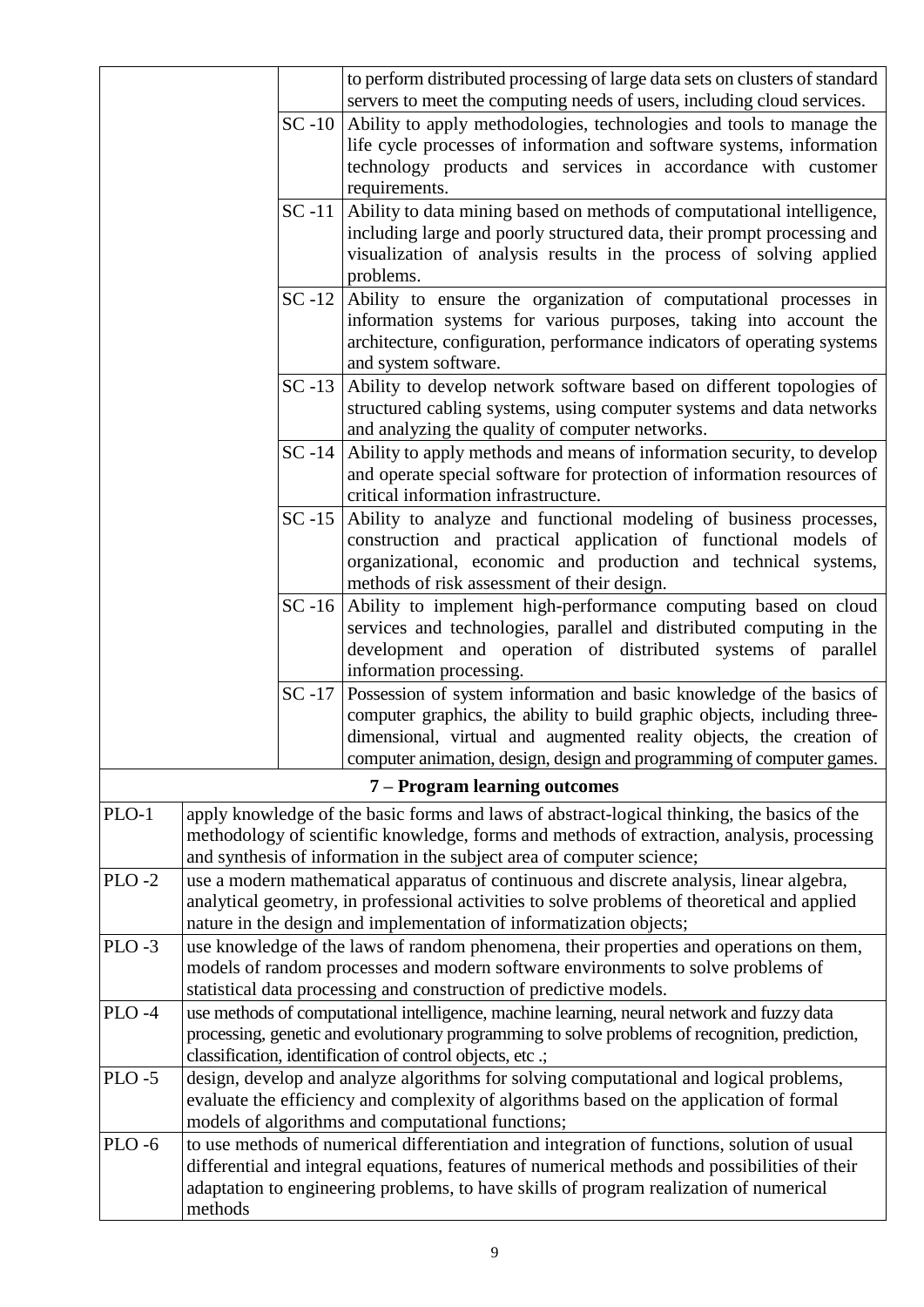| $PLO - 7$       | understand the principles of modeling of organizational and technical systems and operations; use     |  |  |
|-----------------|-------------------------------------------------------------------------------------------------------|--|--|
|                 | methods of research of operations, solution of one- and multicriteria optimization problems of        |  |  |
|                 | linear, integer, nonlinear, stochastic programming;                                                   |  |  |
| $PLO - 8$       | use the methodology of system analysis of objects, processes and systems for the tasks of             |  |  |
|                 | analysis, forecasting, management and design of dynamic processes in macroeconomic,                   |  |  |
|                 | technical, technological and financial objects.                                                       |  |  |
| <b>PLO-9</b>    | to develop software models of subject environments, to choose a paradigm of programming               |  |  |
|                 | from positions of convenience and quality of application for realization of methods and               |  |  |
|                 | algorithms of the decision of problems in the field of computer sciences;                             |  |  |
| <b>PLO-10</b>   | use tools for developing client-server applications, design conceptual, logical and physical models   |  |  |
|                 | of databases, develop and optimize queries to them, create distributed databases, repositories and    |  |  |
|                 | showcases of databases, knowledge bases, including on cloud services, using web programming           |  |  |
|                 | languages;                                                                                            |  |  |
| <b>PLO-11</b>   | have the skills to manage the life cycle of software, products and services of information            |  |  |
|                 | technology in accordance with the requirements and restrictions of the customer, be able to           |  |  |
|                 | develop project documentation (feasibility study, terms of reference, business plan,                  |  |  |
|                 | agreement, contract, contract).                                                                       |  |  |
| <b>PLO-12</b>   | apply methods and algorithms of computational intelligence and data mining in the problems            |  |  |
|                 | of classification, forecasting, cluster analysis, search for associative rules using software tools   |  |  |
|                 | to support multidimensional data analysis based on technologies DataMining, TextMining,               |  |  |
|                 | WebMining.                                                                                            |  |  |
| <b>PLO-13</b>   | to know the languages of system programming and methods of program development that                   |  |  |
|                 | interact with the components of computer systems, to know network technologies,                       |  |  |
|                 | architectures of computer networks, to have practical skills in the technology of                     |  |  |
|                 | administration of computer networks and their software                                                |  |  |
| <b>PLO-14</b>   | apply knowledge of methodology and CASE-tools for designing complex systems, methods                  |  |  |
|                 | of structural analysis of systems, object-oriented design methodology in the development              |  |  |
|                 | and study of functional models of organizational-economic and production-technical                    |  |  |
| <b>PLO-15</b>   | systems.<br>understand the concept of information security, the principles of secure software design, |  |  |
|                 | ensure the security of computer networks in conditions of incomplete and uncertain source             |  |  |
|                 | data                                                                                                  |  |  |
| <b>PLO-16</b>   | perform parallel and distributed calculations, apply numerical methods and algorithms for             |  |  |
|                 | parallel structures, parallel programming languages in the development and operation of               |  |  |
|                 | parallel and distributed software;                                                                    |  |  |
| <b>PLO-17</b>   | build graphic objects (including three-dimensional), virtual and augmented reality objects,           |  |  |
|                 | create computer animation, design and create computer games using the appropriate software;           |  |  |
| <b>PLO-18</b>   | communicate orally and in writing in native and foreign languages on professional issues, in          |  |  |
|                 | particular, present comprehensive information, present an idea, explain the essence of the            |  |  |
|                 | problem (task), method of solution and result; read special literature in a foreign language,         |  |  |
|                 | find, analyze and use information from various reference sources.                                     |  |  |
| PLO-19          | adhere to the norms of a healthy lifestyle, achieve results, control your physical and mental         |  |  |
|                 | condition.                                                                                            |  |  |
|                 | 8 – Resource support for program implementation                                                       |  |  |
| <b>Staffing</b> | The staffing of the educational program consists of the teaching staff of the                         |  |  |
|                 | Department of Computer Science and Mathematics, Faculty of Information                                |  |  |
|                 | Technology and Management, which provide 90% of professionally-oriented                               |  |  |
|                 | disciplines. According to their competence and experience, the teaching staff of                      |  |  |
|                 | the departments of information and cyber security (Faculty of Information                             |  |  |
|                 | Technologies and Management), foreign languages (Faculty of Law and                                   |  |  |
|                 | International Relations), philosophy and history of Ukraine (historical and                           |  |  |
|                 | philosophical) is involved in teaching certain disciplines. Faculty), Department                      |  |  |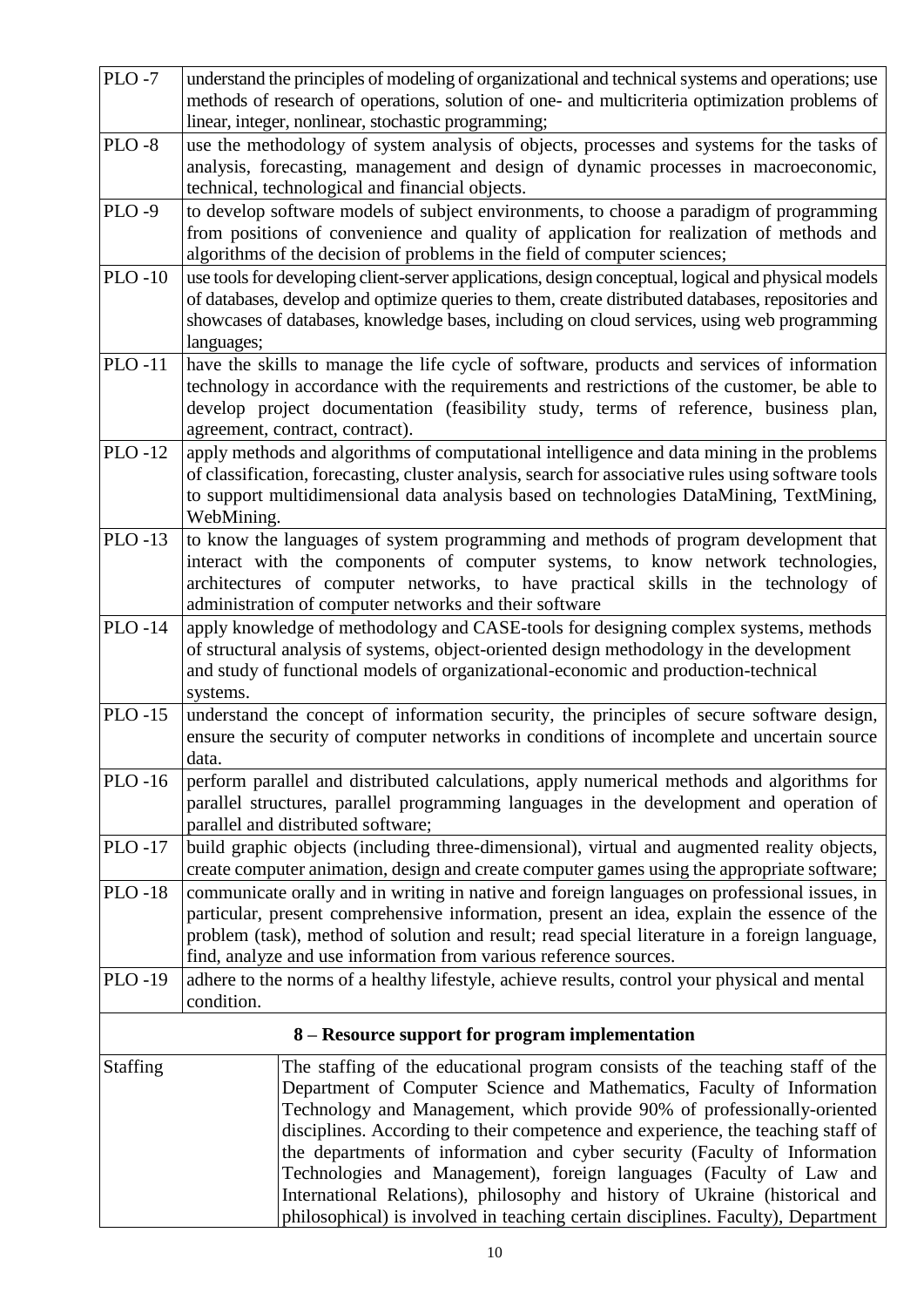|                                                           | of Ukrainian Language (Institute of Philology), Physical Education and Sports<br>Pedagogy (Faculty of Health, Physical Education and Sports).<br>The practice-oriented nature of the educational program involves a wide<br>participation of practitioners who correspond to the direction of the program,<br>which strengthens the synergistic connection of theoretical and practical<br>training.                                                                                |
|-----------------------------------------------------------|-------------------------------------------------------------------------------------------------------------------------------------------------------------------------------------------------------------------------------------------------------------------------------------------------------------------------------------------------------------------------------------------------------------------------------------------------------------------------------------|
|                                                           | The guarantor of the educational program and the teaching staff that ensures its<br>implementation meet the requirements set by the licensing conditions of<br>educational activities of educational institutions.                                                                                                                                                                                                                                                                  |
| Logistics                                                 | Sufficient number of specialized computer classes and laboratories, which are<br>equipped with computers with appropriate software, multimedia equipment,<br>modern information security technology, microprocessor systems based on<br>major platforms (Arduino, RaspberryPi, Galileo), 3D printer and scanner,<br>training network equipment (including Cisco, Dell). All workstations in<br>computer classrooms are connected to the Internet.<br>Specialized auditoriums, gyms. |
| Information<br>and training<br>methodological<br>support  | Library electronic resources, electronic scientific publications, electronic training<br>courses with the possibility of distance learning and independent work. The use<br>of e-learning educational environment of Borys Grinchenko Kyiv University and<br>author's developments of scientific and pedagogical workers                                                                                                                                                            |
|                                                           | 9 - Academic mobility                                                                                                                                                                                                                                                                                                                                                                                                                                                               |
| National<br>credit<br>mobility                            |                                                                                                                                                                                                                                                                                                                                                                                                                                                                                     |
| International credit<br>mobility                          | Agreements on student mobility have been concluded with the Pomeranian<br>Academy in Slupsk (Poland), Vilnius University (Lithuania) of the Erasmus +<br>KA1 Program with the University of Foggia (Italy), the University of Cadiz<br>(Spain)                                                                                                                                                                                                                                      |
| Training of foreign<br>applicants for higher<br>education | According to the license, training of foreigners and stateless persons is provided.<br>The learning process is conducted in Ukrainian, so citizens of other countries who<br>speak Ukrainian at least level B1 can receive education in this educational<br>program.                                                                                                                                                                                                                |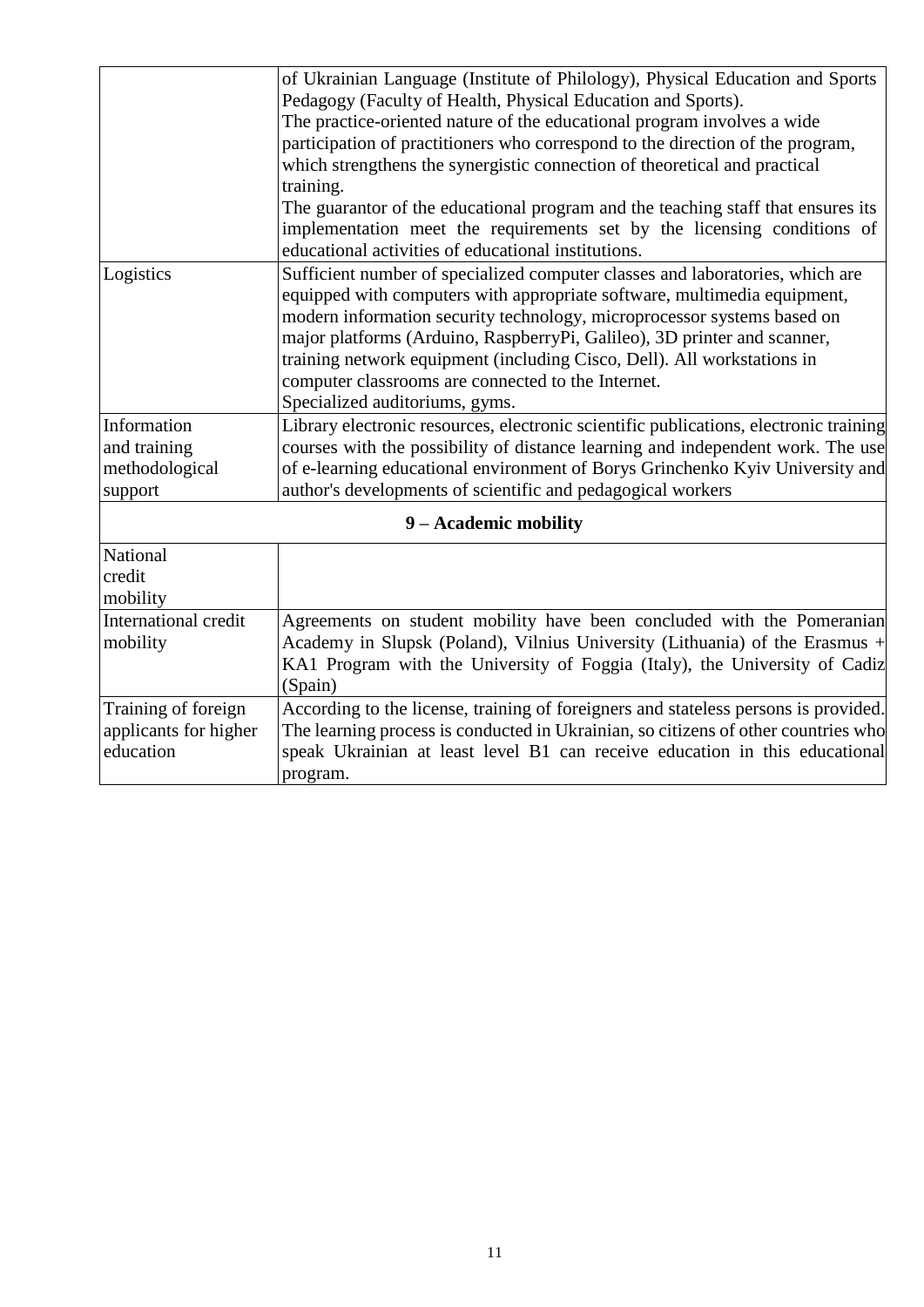# **2. List of components of the educational and professional program 3. and their logical order**

# 2.1List of EPP components

| Component     | Components of the educational program              | Number         | Final control  |
|---------------|----------------------------------------------------|----------------|----------------|
| Code          | (academic disciplines, course projects (works),    | of credits     | form           |
|               | practices, qualification work)                     |                |                |
| $\mathbf{1}$  |                                                    | 3              | $\overline{4}$ |
|               | <b>Compulsory EPP components</b>                   |                |                |
|               | <b>Formation of general competencies</b>           |                |                |
| CEC.01        | <b>University Studies</b>                          | 4              | credit         |
|               | I am a student                                     |                |                |
|               | Service leadership                                 | $\mathbf{1}$   |                |
|               | Introduction to the specialty                      | $\overline{2}$ |                |
| <b>CEC.02</b> | Foreign Language                                   | 10             | exam           |
| CEC.03        | <b>Physical Education</b>                          | 4              | credit         |
| CEC.04        | Ukrainian studies                                  | 6              |                |
|               | History of Ukrainian Culture                       | $\overline{2}$ | exam           |
|               | Culture of oral and written speech (Ukrainian)     | $\overline{c}$ |                |
|               | Human rights, rights of citizen of Ukraine         | $\overline{2}$ |                |
| <b>CEC.05</b> | Philosophical studies                              | $\overline{4}$ | exam           |
|               | Formation of special (professional) competencies   |                |                |
| SCF.01        | Architecture of computer systems                   | 5              | exam           |
| <b>SCF.02</b> | Physical processes in computing systems            | 5              | exam           |
| <b>SCF.03</b> | <b>Higher mathematics</b>                          | 15             |                |
|               | Linear algebra and analytic geometry               | 6              | exam           |
|               | Mathematical analysis                              | 5              |                |
|               | Differential equations                             | $\overline{4}$ |                |
| <b>SCF.04</b> | Mathematical logic and theory of algorithms        | 4              | exam           |
| <b>SCF.05</b> | Algorithms and data structures                     | 6              | exam           |
| <b>SCF.06</b> | Discrete Math                                      | 4              | exam           |
| <b>SCF.07</b> | Programming                                        | 18             | exam           |
|               | Object-oriented programming                        | 5              |                |
|               | $\overline{W}$ eb programming                      | $\overline{4}$ |                |
|               | Programming for mobile devices                     | 3              |                |
|               | Cross-platform programming                         | 5              |                |
|               | Coursework                                         |                |                |
| <b>SCF.08</b> | Technology for creating software products          | $\overline{4}$ | exam           |
| <b>SCF.09</b> | Probability Theory and Mathematical Statistics     | $\overline{4}$ | exam           |
| <b>SCF.10</b> | <b>Numerical Methods</b>                           | $\overline{4}$ | credit         |
| <b>SCF.11</b> | Computer networks                                  | $\overline{4}$ | exam           |
| <b>SCF.12</b> | Operating systems and system programming           | 5              | exam           |
| <b>SCF.13</b> | System analysis                                    | $\overline{4}$ | exam           |
| <b>SCF.14</b> | Methods of optimization and research of operations | $\overline{4}$ | credit         |
| <b>SCF.15</b> | Modeling of systems and processes                  | 5              | exam           |
| <b>SCF.16</b> | Fundamentals of artificial intelligence            | 9              | exam           |
|               | Intelligent information systems                    | $\overline{5}$ |                |
|               | Data Mining                                        | $\overline{4}$ |                |
| <b>SCF.17</b> | Databases and information systems                  | 5              | exam           |
| <b>SCF.18</b> | Parallel and distributed calculations              | $\overline{4}$ | credit         |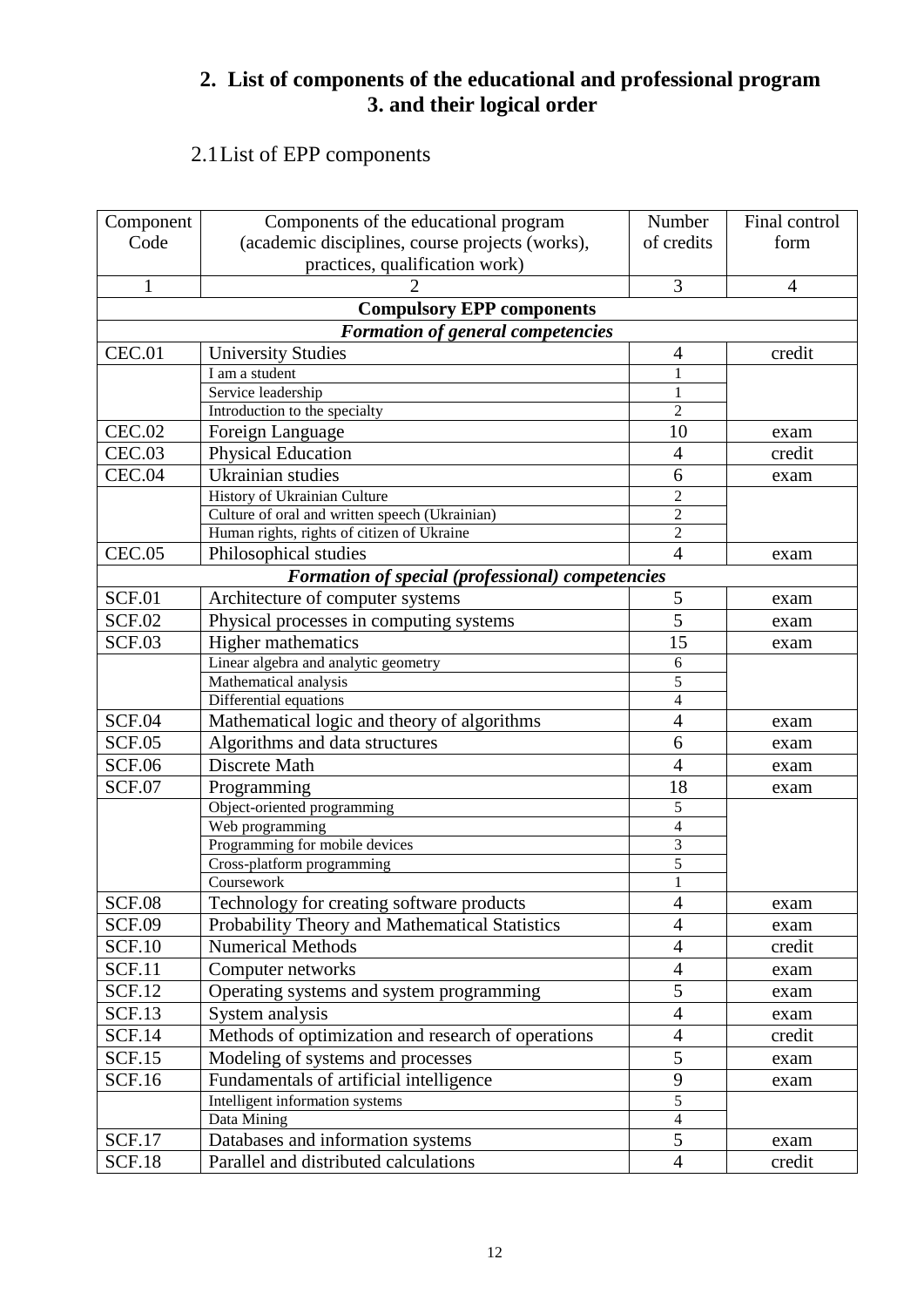| <b>SCF.19</b><br>Computer graphics and animation<br>9<br>exam<br>Three-dimensional computer graphics<br>$\overline{2}$<br>$\overline{2}$<br>Virtual and augmented reality<br>$\overline{5}$<br>Game graphics. Development of computer games<br>$\overline{4}$<br><b>SCF.20</b><br>Information protection<br>exam<br><b>Total theoretical training</b><br>150<br><b>Practice</b><br>EP.01<br>Educational (computer science) practice<br>credit<br>6<br>EP.02<br>Production (computer science) practice<br>12<br>credit<br>EP.03<br>Undergraduate practice<br>6<br>credit |
|-------------------------------------------------------------------------------------------------------------------------------------------------------------------------------------------------------------------------------------------------------------------------------------------------------------------------------------------------------------------------------------------------------------------------------------------------------------------------------------------------------------------------------------------------------------------------|
|                                                                                                                                                                                                                                                                                                                                                                                                                                                                                                                                                                         |
|                                                                                                                                                                                                                                                                                                                                                                                                                                                                                                                                                                         |
|                                                                                                                                                                                                                                                                                                                                                                                                                                                                                                                                                                         |
|                                                                                                                                                                                                                                                                                                                                                                                                                                                                                                                                                                         |
|                                                                                                                                                                                                                                                                                                                                                                                                                                                                                                                                                                         |
|                                                                                                                                                                                                                                                                                                                                                                                                                                                                                                                                                                         |
|                                                                                                                                                                                                                                                                                                                                                                                                                                                                                                                                                                         |
|                                                                                                                                                                                                                                                                                                                                                                                                                                                                                                                                                                         |
|                                                                                                                                                                                                                                                                                                                                                                                                                                                                                                                                                                         |
|                                                                                                                                                                                                                                                                                                                                                                                                                                                                                                                                                                         |
| 24<br>Всього практика                                                                                                                                                                                                                                                                                                                                                                                                                                                                                                                                                   |
| <b>Attestation</b>                                                                                                                                                                                                                                                                                                                                                                                                                                                                                                                                                      |
| EA.1<br>Preparation of qualification work<br>4,5                                                                                                                                                                                                                                                                                                                                                                                                                                                                                                                        |
| 1,5<br>Defence of qualification work                                                                                                                                                                                                                                                                                                                                                                                                                                                                                                                                    |
| The total amount of required components<br>180                                                                                                                                                                                                                                                                                                                                                                                                                                                                                                                          |
|                                                                                                                                                                                                                                                                                                                                                                                                                                                                                                                                                                         |
| Elective components of the EP (Annex 1)                                                                                                                                                                                                                                                                                                                                                                                                                                                                                                                                 |
| Elective block 1 "Secondary education (Informatics)"                                                                                                                                                                                                                                                                                                                                                                                                                                                                                                                    |
| <b>SCI.1.01</b><br>credit<br>Psychology<br>4                                                                                                                                                                                                                                                                                                                                                                                                                                                                                                                            |
| <b>SCI.1.02</b><br>Pedagogy<br>5<br>exam                                                                                                                                                                                                                                                                                                                                                                                                                                                                                                                                |
| Inclusive education<br><b>SCI.1.03</b><br>$\overline{4}$<br>credit                                                                                                                                                                                                                                                                                                                                                                                                                                                                                                      |
| <b>SCI.1.04</b><br>E-learning technologies<br>$\overline{4}$<br>exam                                                                                                                                                                                                                                                                                                                                                                                                                                                                                                    |
| <b>SCI.1.05</b><br>Workshop on solving Olympiad problems in computer science<br>$\overline{4}$<br>credit                                                                                                                                                                                                                                                                                                                                                                                                                                                                |
| Methods of teaching computer science<br><b>SCI.1.06</b><br>10<br>exam                                                                                                                                                                                                                                                                                                                                                                                                                                                                                                   |
| Foreign language (advanced course)<br><b>SCI.1.07</b><br>8<br>credit                                                                                                                                                                                                                                                                                                                                                                                                                                                                                                    |
| $\overline{3}$<br>SP.1.01<br><b>Educational practice</b><br>credit                                                                                                                                                                                                                                                                                                                                                                                                                                                                                                      |
| SP.1.02<br>Internship<br>16,5<br>credit                                                                                                                                                                                                                                                                                                                                                                                                                                                                                                                                 |
| 1,5<br>Comprehensive qualifying exam<br>SA.1.01                                                                                                                                                                                                                                                                                                                                                                                                                                                                                                                         |
| Total<br>60                                                                                                                                                                                                                                                                                                                                                                                                                                                                                                                                                             |
| Elective block 2 "Internet of Things"                                                                                                                                                                                                                                                                                                                                                                                                                                                                                                                                   |
| Microcontrollers and digital circuitry<br><b>SCI.2.01</b><br>credit<br>6                                                                                                                                                                                                                                                                                                                                                                                                                                                                                                |
| 7<br>SCI.2.02<br>Design of embedded systems<br>exam                                                                                                                                                                                                                                                                                                                                                                                                                                                                                                                     |
| SCI.2.03<br>Robotics<br>$\overline{4}$<br>exam                                                                                                                                                                                                                                                                                                                                                                                                                                                                                                                          |
| <b>SCI.2.04</b><br><b>Entrepreneurship and StartUP</b><br>credit<br>6                                                                                                                                                                                                                                                                                                                                                                                                                                                                                                   |
| <b>SCI.2.05</b><br>SMART-technologies<br>8<br>exam                                                                                                                                                                                                                                                                                                                                                                                                                                                                                                                      |
| 8<br>SCI.2.06<br>Foreign language (in-depth course)<br>credit                                                                                                                                                                                                                                                                                                                                                                                                                                                                                                           |
| 3<br><b>Educational practice</b><br>SP.2.01<br>credit                                                                                                                                                                                                                                                                                                                                                                                                                                                                                                                   |
| SP.2.02<br>18<br>Internship<br>credit                                                                                                                                                                                                                                                                                                                                                                                                                                                                                                                                   |
| 60<br>Всього                                                                                                                                                                                                                                                                                                                                                                                                                                                                                                                                                            |
| Elective block 3 "Selection from the catalog of courses"                                                                                                                                                                                                                                                                                                                                                                                                                                                                                                                |
| SCI. 3.01-<br>The student chooses disciplines for the appropriate<br>60<br>credit, exam                                                                                                                                                                                                                                                                                                                                                                                                                                                                                 |
| number of credits<br>3.08                                                                                                                                                                                                                                                                                                                                                                                                                                                                                                                                               |
| The total amount of selected components<br>60                                                                                                                                                                                                                                                                                                                                                                                                                                                                                                                           |
| TOTAL VOLUME OF THE EDUCATIONAL PROGRAM<br>240                                                                                                                                                                                                                                                                                                                                                                                                                                                                                                                          |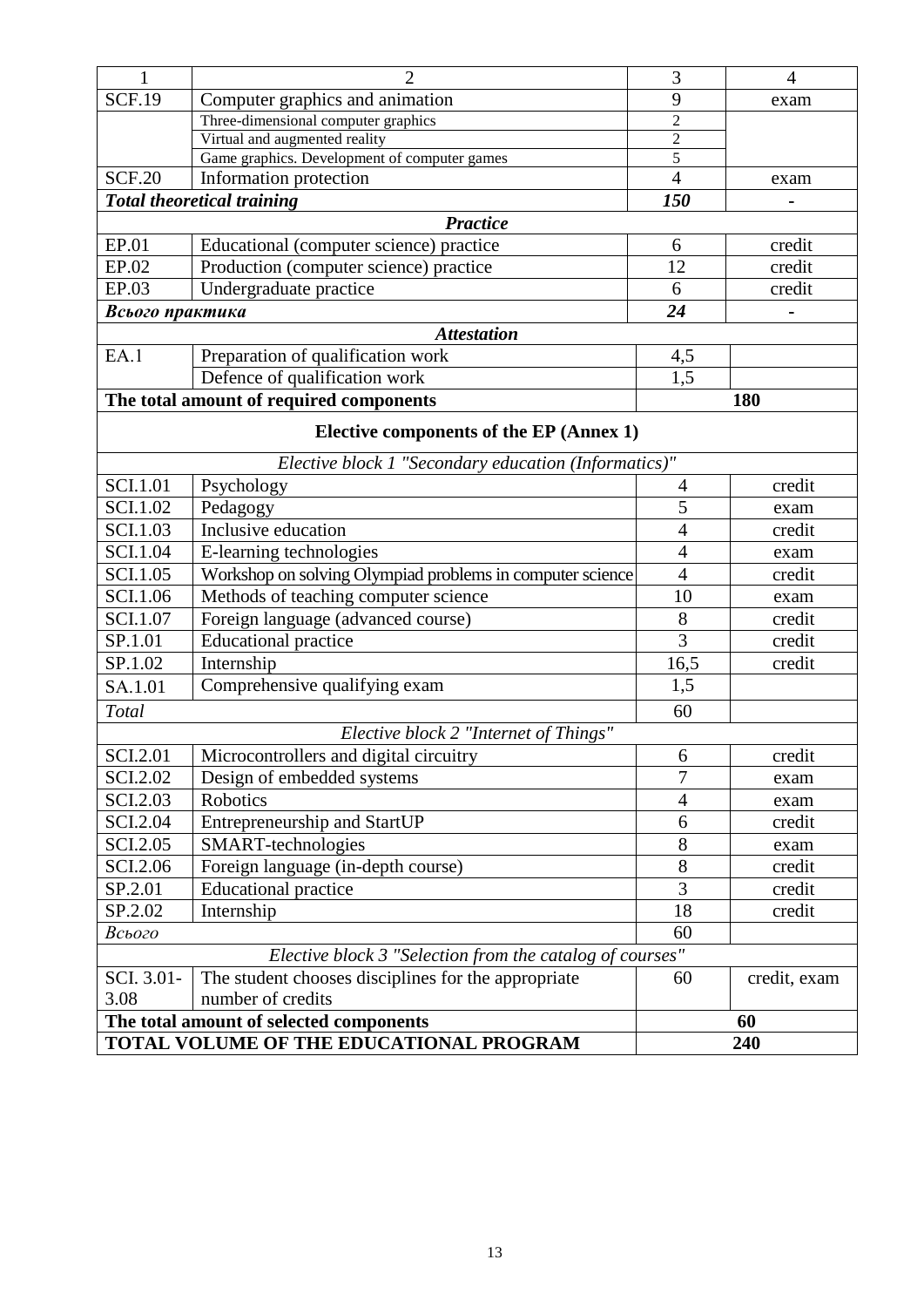# 2.2. Structural and logical scheme of EP

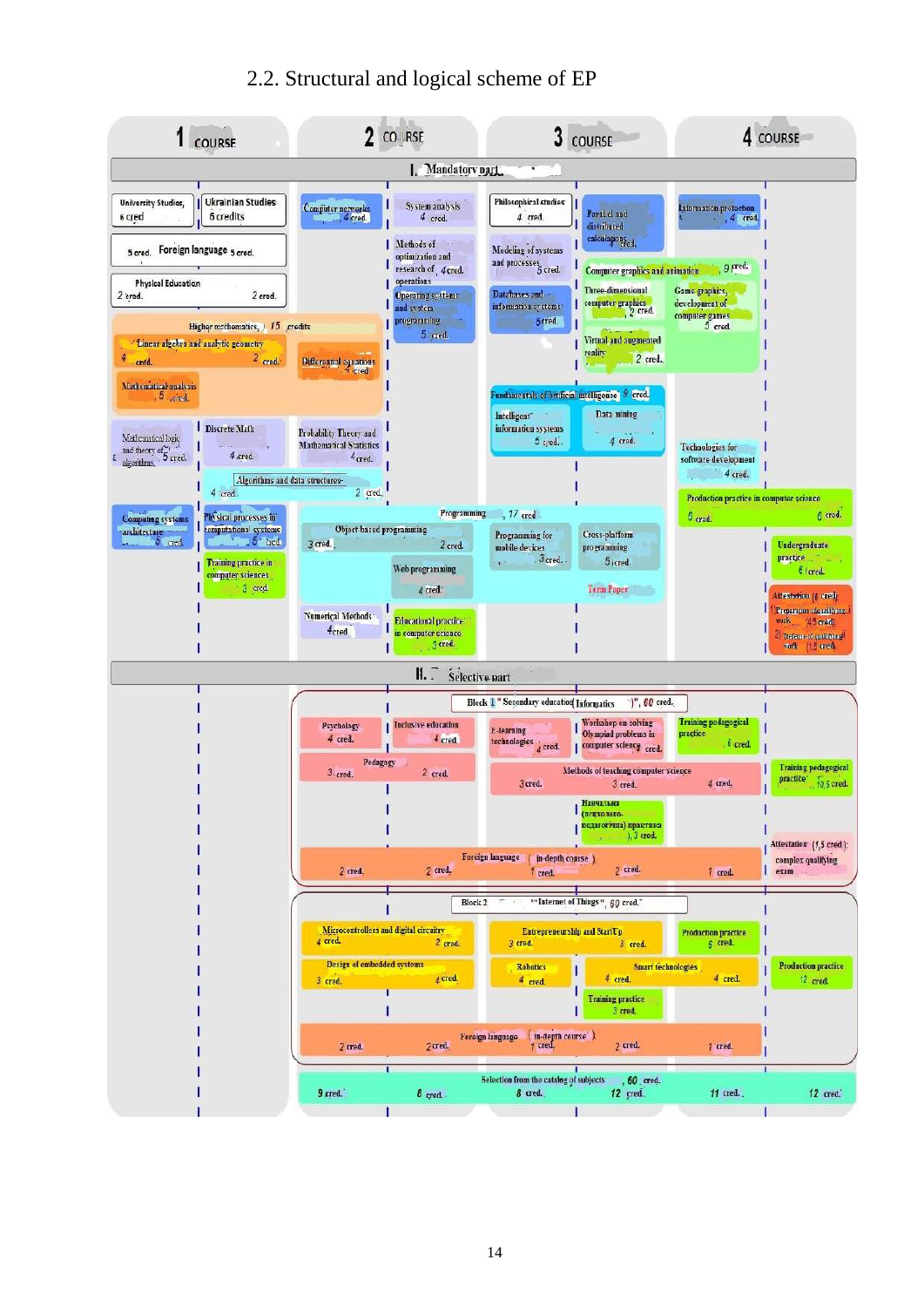### **3. Form of certification of applicants for higher education**

Certification of graduates of the educational program of specialty 122 "Computer Science" is carried out in the form of defense of qualifying work. Qualification work involves theoretical, systems or experimental research of a complex specialized task or practical problem in the field of computer science, which is characterized by complexity and uncertainty of conditions and requires the use of theories and methods of information technology.

Qualification work must be checked for academic plagiarism and must be published in the University repository. Certification is carried out openly and publicly.

The implementation of the educational-professional program in full is completed by issuing the graduate with a standard document on awarding him a bachelor's degree with the qualification: Bachelor of Computer Science.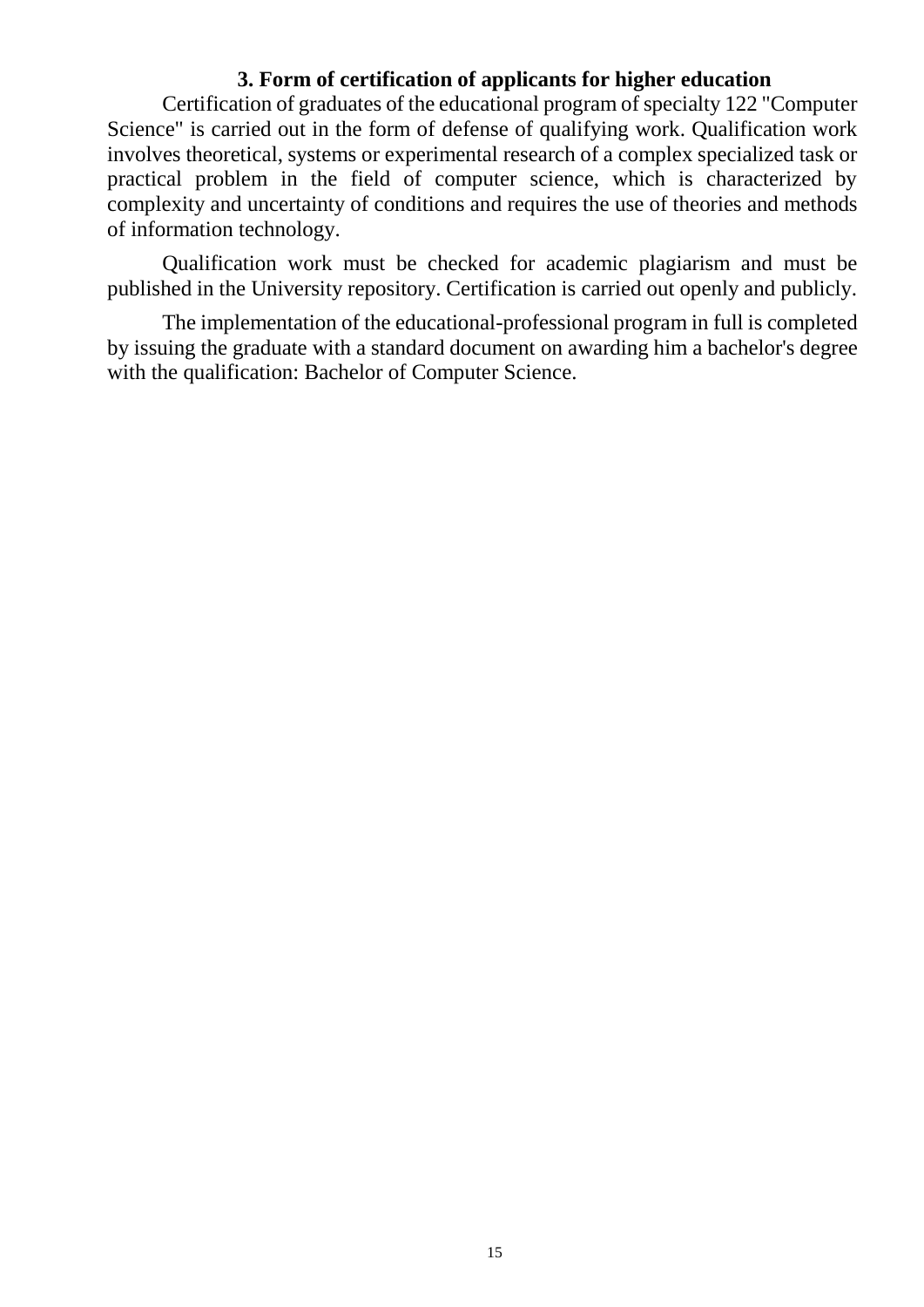# **4. Matrix of correspondence of program competences to**

# **components of the educational program**

|                 | CEC.01 | CEC.02           | CEC.03  | CEC.04           | CEC.05           | CEC.01 | <b>SCF.02</b> | SCF.03           | SCF.04           | SCF.05 | SCF.06           | SCF.07 | SCF.08           | SCF.09    | SCF.10           | SCF.11           | SCF.12 | SCF.13           | SCF.14           | SCF.15           | SCF.16 | SCF.17           | <b>SCF.18</b> | SCF.19           | SCF.20           | EP.01,02         | $\rm EP.03$      | $\text{EA}\!.01$ |
|-----------------|--------|------------------|---------|------------------|------------------|--------|---------------|------------------|------------------|--------|------------------|--------|------------------|-----------|------------------|------------------|--------|------------------|------------------|------------------|--------|------------------|---------------|------------------|------------------|------------------|------------------|------------------|
| GC1             |        |                  |         |                  | $+$              |        |               | $+$              | $+$              |        |                  |        |                  |           |                  |                  |        | $+$              |                  | $+$              | $+$    |                  | $\, +$        |                  |                  |                  | $\, +$           | $\,+\,$          |
| GC2             |        |                  |         |                  |                  |        |               |                  |                  |        |                  | $+$    |                  |           |                  | $+$              | $+$    |                  |                  | $+$              | $+$    |                  | $+$           | $^{+}$           | $^{+}$           | $+$              | $+$              | $\boldsymbol{+}$ |
| GC3             | $+$    |                  |         |                  |                  | $+$    | $^{+}$        |                  |                  | $+$    |                  | $+$    | $^{+}$           |           |                  | $^{+}$           | $+$    |                  |                  |                  | $+$    | $^{+}$           | $^{+}$        | $^{+}$           | $+$              | $+$              |                  |                  |
| GC4             |        |                  |         | $\, +$           | $+$              |        |               |                  |                  |        |                  |        | $^{+}$           |           |                  |                  |        |                  |                  |                  |        |                  |               | $+$              |                  | $^{+}$           | $+$              | $\, +$           |
| GC <sub>5</sub> |        | $+$              |         |                  |                  |        |               |                  |                  |        |                  |        |                  |           |                  |                  |        |                  |                  |                  |        |                  |               | $+$              |                  | $+$              | $^{+}$           | $+$              |
| GC 6            | $+$    | $\boldsymbol{+}$ |         | $\boldsymbol{+}$ | $\boldsymbol{+}$ | $+$    | $+$           | $+$              |                  | $^{+}$ | $+$              | $^{+}$ | $\boldsymbol{+}$ |           | $\boldsymbol{+}$ | $\boldsymbol{+}$ |        | $\boldsymbol{+}$ | $\boldsymbol{+}$ | $\boldsymbol{+}$ | $+$    | $\boldsymbol{+}$ | $\,+\,$       | $\boldsymbol{+}$ | $\boldsymbol{+}$ |                  |                  |                  |
| GC7             | $+$    | $+$              |         | $+$              | $^{+}$           | $+$    | $^{+}$        | $+$              | $^{+}$           | $^{+}$ | $^{+}$           | $^{+}$ | $^{+}$           | $+$       | $^{+}$           | $^{+}$           | $^{+}$ | $+$              | $+$              | $+$              | $^{+}$ | $\, +$           | $+$           | $^{+}$           | $+$              |                  | $+$              | $\,+\,$          |
| GC 8            | $+$    |                  |         |                  |                  |        |               |                  |                  |        |                  | $^{+}$ |                  |           |                  | $^{+}$           | $+$    |                  |                  |                  |        | $^{+}$           | $^{+}$        | $^{+}$           | $+$              | $+$              | $+$              |                  |
| GC9             | $+$    |                  | $\,+\,$ |                  |                  |        |               |                  |                  |        |                  |        | $^{+}$           |           |                  |                  |        |                  |                  |                  | $+$    |                  | $+$           | $+$              |                  | $\boldsymbol{+}$ |                  |                  |
| GC10            | $+$    |                  |         |                  |                  |        |               |                  |                  |        |                  |        | $\boldsymbol{+}$ |           |                  |                  |        |                  |                  |                  |        |                  |               |                  |                  |                  |                  |                  |
| GC11            |        |                  |         |                  |                  |        |               |                  |                  |        |                  | $+$    | $\! +$           |           |                  |                  |        | $+$              | $+$              | $^{+}$           | $+$    |                  |               | $+$              | $+$              |                  | $+$              | $\boldsymbol{+}$ |
| GC12            |        |                  |         |                  |                  |        |               |                  |                  |        |                  | $+$    | $\boldsymbol{+}$ |           |                  | $+$              | $+$    |                  |                  | $^{+}$           | $^{+}$ | $+$              | $+$           | $^{+}$           | $^{+}$           | $+$              | $+$              | $\boldsymbol{+}$ |
| GC13            | $+$    |                  |         |                  | $^{+}$           |        |               |                  |                  |        |                  |        |                  |           |                  |                  |        |                  |                  |                  |        |                  |               |                  | $+$              |                  |                  |                  |
| GC14            | $+$    |                  |         | $\, +$           | $+$              |        |               |                  |                  |        |                  |        |                  |           |                  |                  |        |                  |                  |                  |        |                  |               |                  |                  | $\, +$           |                  |                  |
| GC15            | $+$    |                  | $+$     | $+$              | $+$              |        |               |                  |                  |        |                  |        |                  |           |                  |                  |        |                  |                  |                  |        |                  |               |                  |                  |                  |                  |                  |
| SC1             |        |                  |         |                  |                  |        |               | $\boldsymbol{+}$ | $\boldsymbol{+}$ |        | $\boldsymbol{+}$ |        |                  | $\! + \!$ |                  |                  |        | $\boldsymbol{+}$ | $\boldsymbol{+}$ | $\boldsymbol{+}$ |        |                  | $\,+\,$       |                  |                  |                  |                  |                  |
| SC <sub>2</sub> |        |                  |         |                  |                  |        |               |                  |                  |        |                  |        |                  | $+$       | $^{+}$           |                  |        |                  |                  |                  | $+$    |                  | $+$           |                  |                  |                  |                  |                  |
| SC <sub>3</sub> |        |                  |         |                  |                  |        |               |                  | $^{+}$           | $+$    | $^{+}$           | $+$    |                  |           | $^{+}$           |                  |        |                  | $^{+}$           |                  |        | $^{+}$           | $^{+}$        |                  |                  |                  |                  | $+$              |
| SC <sub>4</sub> |        |                  |         |                  |                  |        |               | $+$              | $^{+}$           |        |                  |        |                  |           | $^{+}$           |                  |        |                  | $^{+}$           |                  |        |                  |               |                  |                  |                  | $+$              |                  |
| SC <sub>5</sub> |        |                  |         |                  |                  |        |               |                  |                  |        |                  |        |                  |           | $+$              |                  |        |                  | $\boldsymbol{+}$ | $\boldsymbol{+}$ |        |                  |               |                  |                  | $\boldsymbol{+}$ | $+$              | $\boldsymbol{+}$ |
| SC <sub>6</sub> |        |                  |         |                  |                  |        |               |                  |                  |        |                  |        |                  |           |                  |                  |        | $\boldsymbol{+}$ | $\boldsymbol{+}$ | $\boldsymbol{+}$ |        | $^{+}$           |               |                  |                  | $\boldsymbol{+}$ | $\boldsymbol{+}$ | $\boldsymbol{+}$ |
| SC <sub>7</sub> |        |                  |         |                  |                  |        |               |                  |                  |        | $+$              |        |                  | $+$       | $^{+}$           |                  |        | $+$              | $+$              | $+$              |        |                  |               |                  |                  |                  |                  |                  |
| $SC 8$          |        |                  |         |                  |                  |        |               |                  |                  | $+$    |                  | $+$    | $^{+}$           |           |                  |                  | $+$    |                  |                  |                  | $+$    |                  | $^{+}$        |                  |                  | $^{+}$           | $^{+}$           |                  |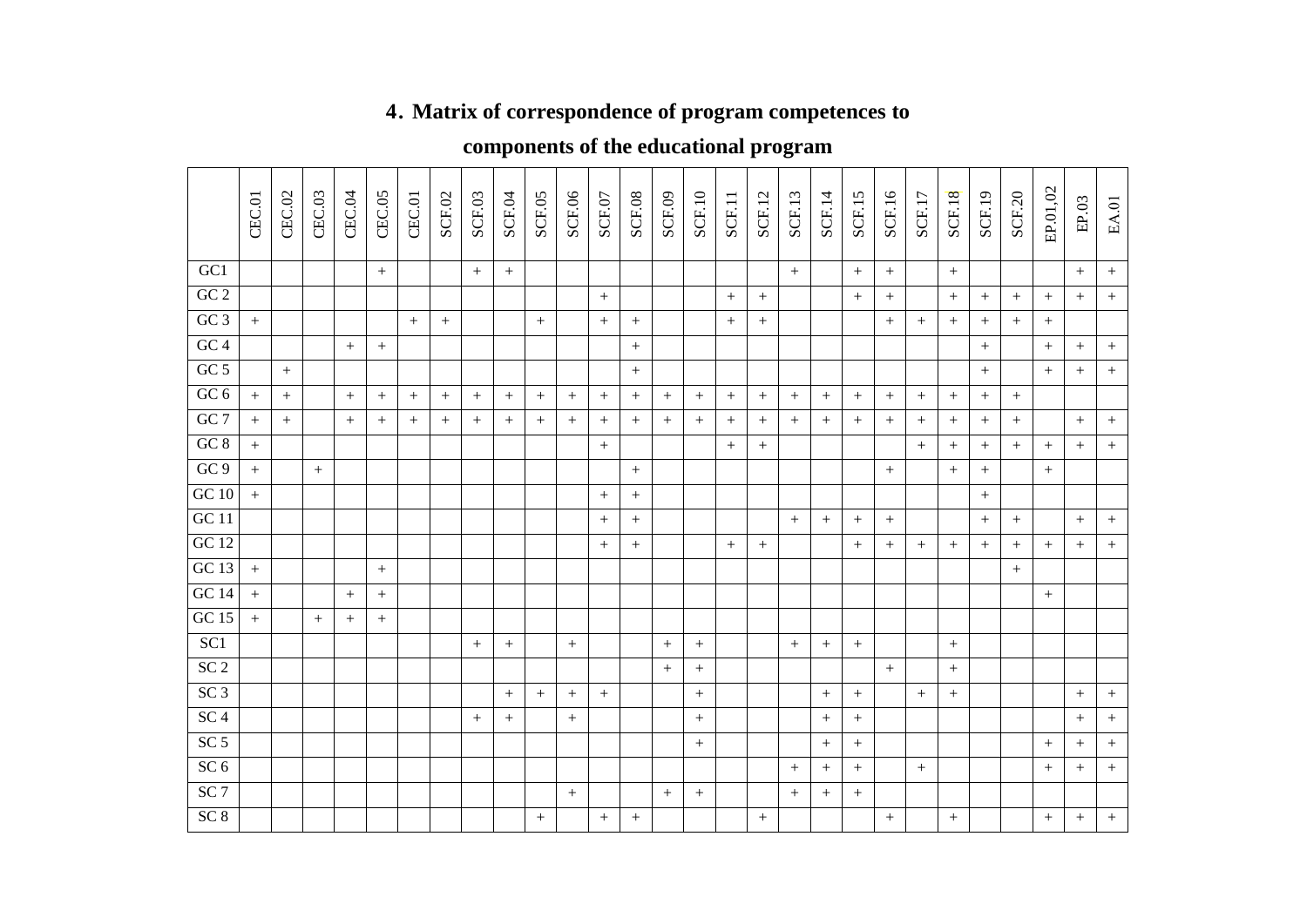|                 | CEC.01 | CEC.02 | CEC.03 | CEC.04 | $\widetilde{S}$<br>CEC. | CEC.01 | <b>SCF.02</b> | SCF.03 | SCF.04 | SCF.05 | SCF.06 | SCF.07 | SCF.08 | SCF.09 | $\overline{10}$<br>SCF. | $\overline{\phantom{0}}$<br>SCF.1 | $\mathbf{\Omega}$<br>$\overline{\phantom{0}}$<br>$\bullet$<br>SCF. | $\omega$<br>SCF.1 | 4<br>$\overline{\phantom{0}}$<br>$\cdot$<br>SCF. | 5<br>SCF.1 | $\circ$<br>$\overline{\phantom{0}}$<br>SCF. | $\overline{ }$<br>SCF.1 | 8<br>$\overline{\phantom{0}}$<br>SCF. | $\sigma$<br>SCF.1 | SCF.20 | $\mathrm{EP}.01,\!02$ | $\rm EP.03$ | EA.01  |
|-----------------|--------|--------|--------|--------|-------------------------|--------|---------------|--------|--------|--------|--------|--------|--------|--------|-------------------------|-----------------------------------|--------------------------------------------------------------------|-------------------|--------------------------------------------------|------------|---------------------------------------------|-------------------------|---------------------------------------|-------------------|--------|-----------------------|-------------|--------|
| SC <sub>9</sub> |        |        |        |        |                         | $^{+}$ | $^{+}$        |        |        | $^{+}$ |        | $^{+}$ |        |        |                         | $^{+}$                            |                                                                    |                   |                                                  |            |                                             | $^{+}$                  | $^{+}$                                |                   |        |                       |             |        |
| <b>SC</b> 10    |        |        |        |        |                         | $+$    |               |        |        |        |        | $^{+}$ | $^{+}$ |        |                         | $^{+}$                            |                                                                    |                   |                                                  |            |                                             | $^{+}$                  |                                       | $^{+}$            | $+$    | $^{+}$                | $+$         | $^{+}$ |
| <b>SC</b> 11    |        |        |        |        |                         |        |               |        |        |        |        |        |        | $^{+}$ |                         |                                   |                                                                    |                   |                                                  |            | $^{+}$                                      |                         | $^{+}$                                |                   |        |                       |             |        |
| <b>SC</b> 12    |        |        |        |        |                         | $^{+}$ | $^{+}$        |        |        | $^{+}$ |        |        |        |        |                         | $^{+}$                            | $^{+}$                                                             |                   |                                                  |            |                                             |                         |                                       |                   |        | $^{+}$                |             |        |
| SC 13           |        |        |        |        |                         |        |               |        |        |        |        |        |        |        |                         | $^{+}$                            | $^{+}$                                                             |                   |                                                  |            |                                             | $^{+}$                  | $^{+}$                                |                   | $+$    |                       |             |        |
| <b>SC 14</b>    |        |        |        |        |                         |        |               |        |        |        |        |        | $^{+}$ |        |                         | $^{+}$                            | $^{+}$                                                             |                   |                                                  |            |                                             | $^{+}$                  |                                       |                   | $^{+}$ | $^{+}$                | $^{+}$      | $^{+}$ |
| <b>SC 15</b>    |        |        |        |        |                         |        |               |        |        |        |        |        | $^{+}$ |        |                         |                                   |                                                                    |                   |                                                  | $^{+}$     | $^{+}$                                      | $^{+}$                  |                                       |                   |        |                       |             |        |
| <b>SC16</b>     |        |        |        |        |                         | $+$    |               |        |        | $^{+}$ |        | $+$    |        |        | $^{+}$                  | $^{+}$                            | $^{+}$                                                             |                   |                                                  |            |                                             |                         | $+$                                   |                   |        |                       |             |        |
| <b>SC17</b>     |        |        |        |        |                         |        |               | $+$    |        |        |        | $^{+}$ | $^{+}$ |        |                         |                                   |                                                                    |                   |                                                  |            |                                             |                         |                                       | $+$               |        |                       |             |        |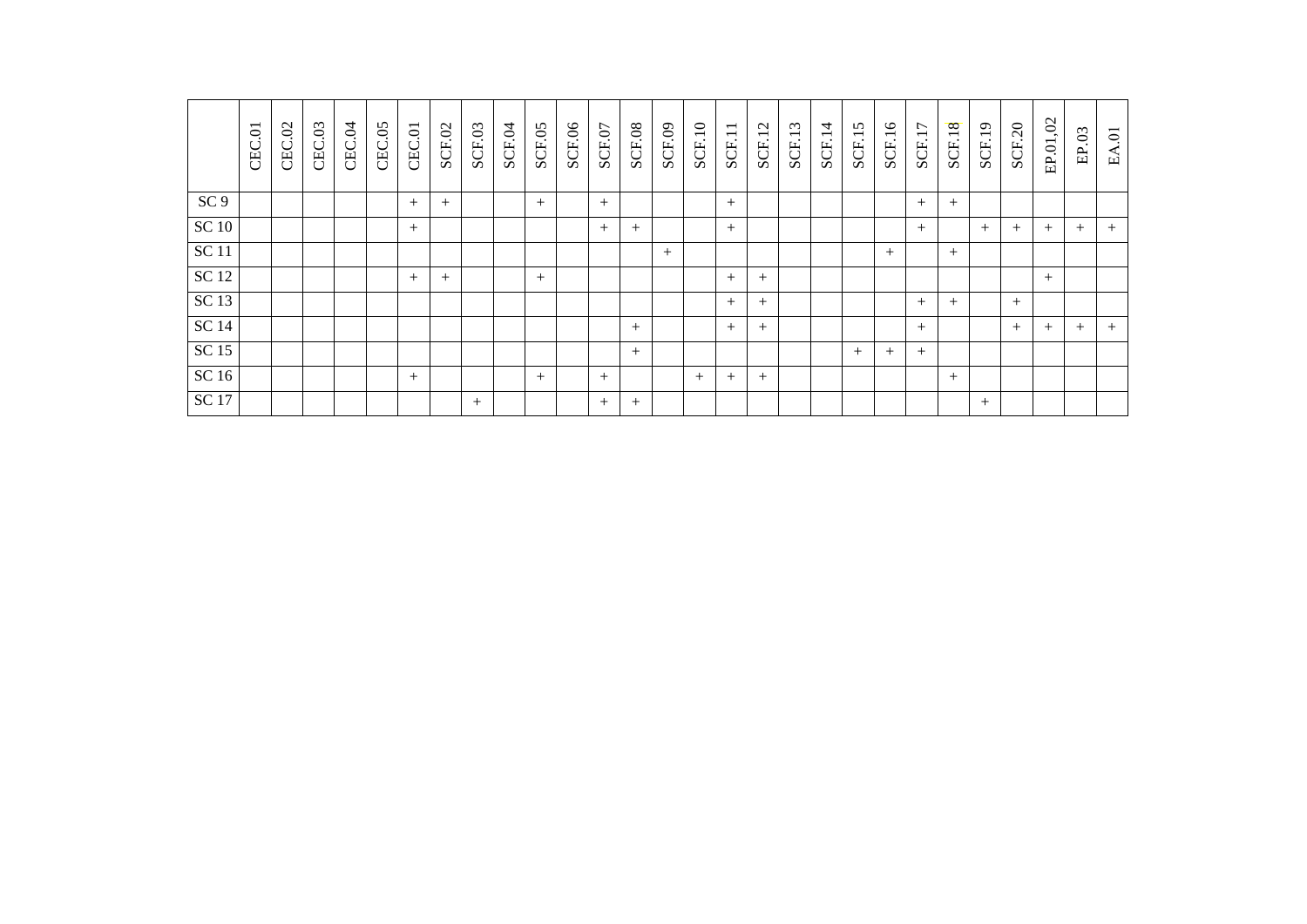|           | CEC.01 | CEC.02 | CEC.03          | CEC.04 | CEC.05 | CEC.01            | CEC.02 | CEC.03 | CEC.04 | CEC.05 | CEC.06 | CEC.07          | CEC.08 | CEC.09 | CEC.10 | <b>CEC.11</b> | <b>CEC.12</b>    | <b>CEC.13</b> | <b>CEC.14</b>   | CEC.15 | CEC.16 | <b>CEC.17</b> | <b>CEC.18</b>     | CEC.19 | <b>CEC.20</b> | EP.01,02 | EP.03  | $\text{EA}\!.01$ |
|-----------|--------|--------|-----------------|--------|--------|-------------------|--------|--------|--------|--------|--------|-----------------|--------|--------|--------|---------------|------------------|---------------|-----------------|--------|--------|---------------|-------------------|--------|---------------|----------|--------|------------------|
| $PLO-1$   | $+$    |        |                 |        | $^{+}$ |                   |        | $+$    | $+$    |        |        | $+$             |        | $+$    | $+$    |               |                  | $+$           |                 | $+$    | $+$    |               |                   |        |               | $+$      | $+$    | $+$              |
| $PLO-2$   |        |        |                 |        |        |                   |        | $^{+}$ | $+$    |        |        | $^{+}$          |        |        |        |               |                  |               |                 |        |        |               | $^+$              |        |               |          |        |                  |
| $PLO-3$   |        |        |                 |        |        |                   |        |        |        |        | $^{+}$ | $+$             |        | $+$    | $^{+}$ |               |                  |               | $\! + \!\!\!\!$ |        |        |               |                   |        |               |          |        |                  |
| $PLO-4$   |        |        |                 |        |        |                   |        |        |        |        |        | $^{+}$          |        |        |        |               |                  |               |                 |        | $+$    |               |                   |        |               |          |        |                  |
| $PLO - 5$ |        |        |                 |        |        |                   |        |        | $+$    | $+$    |        |                 |        |        | $^{+}$ |               |                  |               | $+$             |        |        |               |                   |        |               | $\! +$   | $+$    | $^{+}$           |
| $PLO - 6$ |        |        |                 |        |        |                   |        | $+$    |        |        | $+$    | $+$             |        | $+$    | $+$    |               |                  |               |                 |        |        |               |                   |        |               |          |        |                  |
| $PLO - 7$ |        |        |                 |        |        |                   |        |        |        |        |        |                 |        |        |        |               |                  |               | $\! + \!\!\!\!$ | $+$    |        |               |                   |        |               |          |        |                  |
| $PLO - 8$ |        |        |                 |        | $^{+}$ | $^{+}$            |        |        |        |        |        |                 |        |        |        |               |                  | $+$           | $+$             | $^{+}$ | $+$    | $+$           |                   |        | $+$           | $+$      | $+$    | $^{+}$           |
| $PLO-9$   |        |        |                 |        |        |                   |        |        |        |        |        | $^{+}$          | $^{+}$ |        |        |               | $\boldsymbol{+}$ |               |                 |        | $+$    |               | $\qquad \qquad +$ | $\! +$ |               | $\! +$   | $+$    | $\! + \!\!\!\!$  |
| $PLO-10$  |        |        |                 |        |        |                   |        |        |        |        |        | $+$             |        |        |        |               |                  |               |                 |        |        | $\pm$         |                   |        |               | $\, +$   | $^{+}$ | $+$              |
| $PLO-11$  |        |        |                 | $^{+}$ |        |                   |        |        |        |        |        | $+$             | $^{+}$ |        |        |               |                  |               |                 |        |        |               |                   | $\! +$ |               | $\! +$   | $+$    | $+$              |
| $PLO-12$  |        |        |                 |        |        |                   |        |        |        |        |        |                 |        |        |        |               |                  |               |                 |        | $+$    |               |                   |        |               |          |        |                  |
| $PLO-13$  |        |        |                 |        |        | $\qquad \qquad +$ | $^+$   |        |        |        |        |                 | $^{+}$ |        |        | $^{+}$        | $+$              |               |                 |        |        |               | $\qquad \qquad +$ | $+$    |               |          |        |                  |
| $PLO-14$  |        |        |                 |        |        |                   |        |        |        |        |        |                 | $^+$   |        |        |               |                  | $+$           |                 | $+$    |        |               |                   |        |               |          | $+$    | $+$              |
| $PLO-15$  |        |        |                 |        |        |                   |        |        |        |        |        |                 | $^{+}$ |        |        | $+$           | $+$              |               |                 |        |        |               |                   |        | $+$           | $\! +$   | $+$    | $+$              |
| $PLO-16$  |        |        |                 |        |        | $\! +$            |        |        |        | $^{+}$ |        | $+$             |        | $+$    | $^{+}$ | $^{+}$        |                  |               |                 |        |        |               | $\qquad \qquad +$ |        |               |          |        |                  |
| $PLO-17$  |        |        |                 |        |        |                   |        | $^{+}$ |        |        |        | $\! + \!\!\!\!$ | $^{+}$ |        |        |               |                  |               |                 |        |        |               |                   | $\! +$ |               |          |        |                  |
| PLO -18   | $+$    | $+$    |                 | $+$    |        |                   |        |        |        |        |        |                 | $^{+}$ |        |        |               |                  |               |                 |        |        |               |                   |        |               |          |        |                  |
| $PLO-19$  |        |        | $\! + \!\!\!\!$ |        |        |                   |        |        |        |        |        |                 |        |        |        |               |                  |               |                 |        |        |               |                   |        |               |          |        |                  |

# **5. Matrix for providing program learning outcomes by the relevant components of the educational program**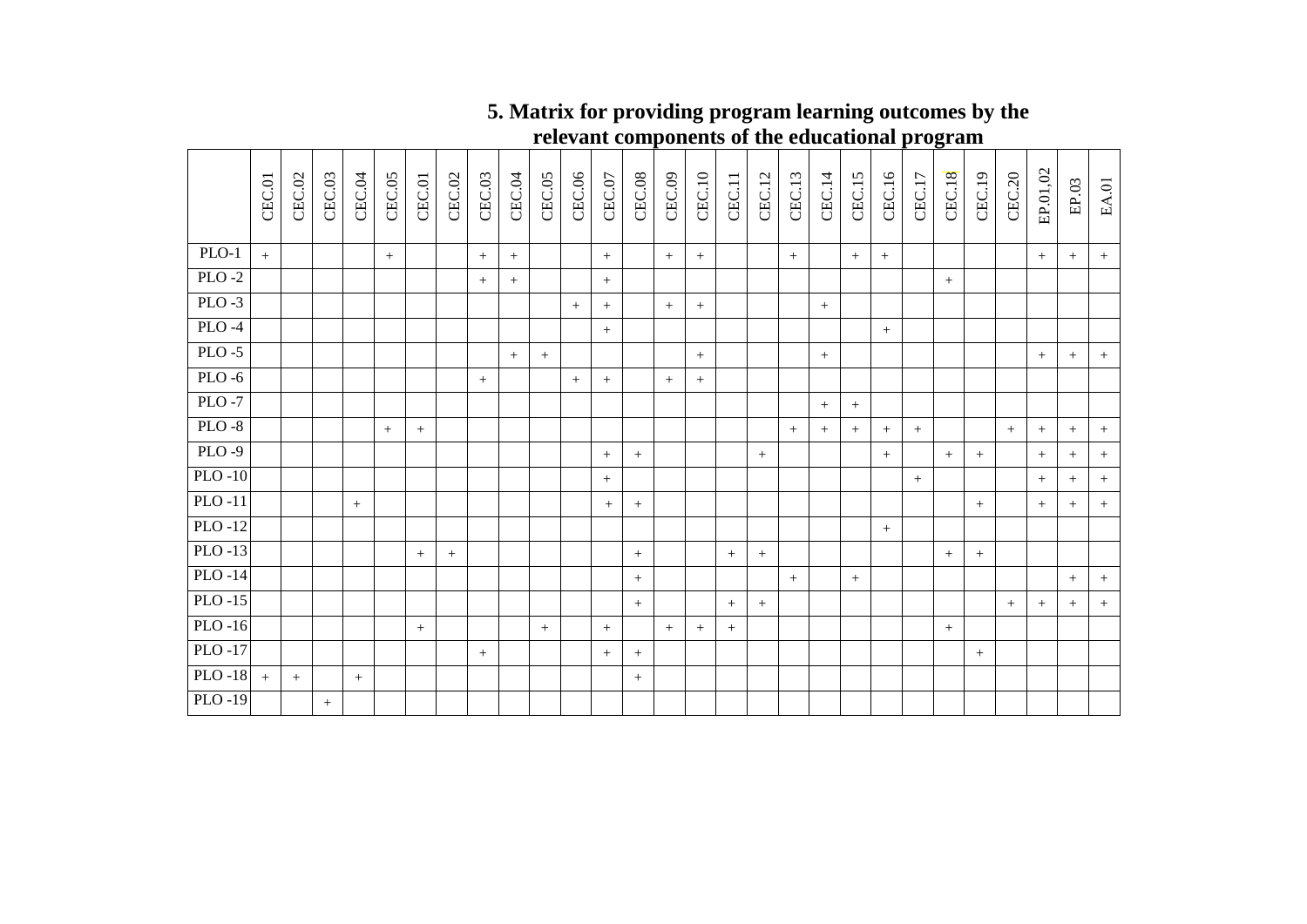#### **Annex 1 - ELECTIVE PART OF THE EDUCATIONAL PROGRAM**

Students exercise the right to free choice of disciplines provided for in paragraph 15 of the first part of Article 62 of the Law of Ukraine "On Higher Education" at Borys Grinchenko Kyiv University in accordance with the Regulations on the procedure from November 25, 2016, № 642.

#### **1. Elective block 1 "Secondary education (Informatics)"**

The student's choice of the block "Secondary Education (Informatics)" creates conditions for the formation of professional competencies within another specialty (014 Secondary Education (Informatics)) in order to deepen program competencies within the main specialty 122 Computer Science, including foreign language, so expanding opportunities for further employment in educational institutions. In particular, graduates who have chosen this unit will be able to work as computer science teachers in secondary schools and vocational schools of various forms of ownership; coaches of clubs, electives; teachers of specialized courses of corporate academies, etc.

As part of the study of the unit, additional certification of higher education seekers in the form of a Comprehensive Qualification Exam is provided.

Bachelors who have met the requirements of the disciplines of the selective block "Secondary Education (Computer Science)", in addition to the qualification "Bachelor of Computer Science" are awarded the professional qualification "Teacher of Informatics". The qualification is recorded in the appendix to the diploma.

To assign the professional qualification "Teacher of Informatics" requires a successful, with a score of not less than 75 points: mastering the competencies formed during the study of disciplines of the sample block SCI.1.01-1.07, the passage of industrial (pedagogical) practice SP.1.02, as well as passing the complex qualification exam SA.1.01; achievement of additional program learning outcomes.

The University has no obligations to assign professional qualifications to students who have not met the conditions for its assignment.

|                  | <b>Additional special (professional) competencies</b>                                                |
|------------------|------------------------------------------------------------------------------------------------------|
| ASC <sub>1</sub> | Ability to use knowledge of psychology, pedagogy, mathematics, computer science, methods             |
|                  | of teaching computer science, Ukrainian studies and worldview disciplines to ensure the              |
|                  | appropriate level of teaching in accordance with existing curricula, complying with the              |
|                  | requirements of the State standard of basic and complete general secondary education                 |
| ASC <sub>2</sub> | Ability to model and organize the process of teaching computer science; ability to choose            |
|                  | the necessary means, forms and methods of organizing the activities of students, including           |
|                  | students with special needs, to design and create their own educational products and                 |
|                  | resources; to introduce modern educational technologies, innovative approaches, advanced             |
|                  | pedagogical experience.                                                                              |
| ASC 3            | The ability to cultivate the cognitive independence of each student, to adhere to a certain          |
|                  | methodological approach to the study and analysis of personality, to form an educated                |
|                  | personality, prepared for active work in a high-tech society, active and responsible citizen.        |
|                  | <b>Additional program learning outcomes</b>                                                          |
| $APR-1$          | Be able to plan Informatics training in accordance with current curricula, complying with the requi- |
|                  | rements of the State standard of basic and complete secondary education, using various organiza-     |
|                  | tional forms and means of training, determine the functions, goals and objectives of computer        |
|                  | science training, prepare and conduct lessons of various types, including in remote format.          |
| $APR-2$          | Be able to use existing domestic and foreign teaching aids and create new ones, in particular,       |
|                  | computer-oriented, to develop computer programs for educational purposes in accordance with the      |
|                  | terms of reference, to develop tools for organizing and monitoring knowledge and skills of students. |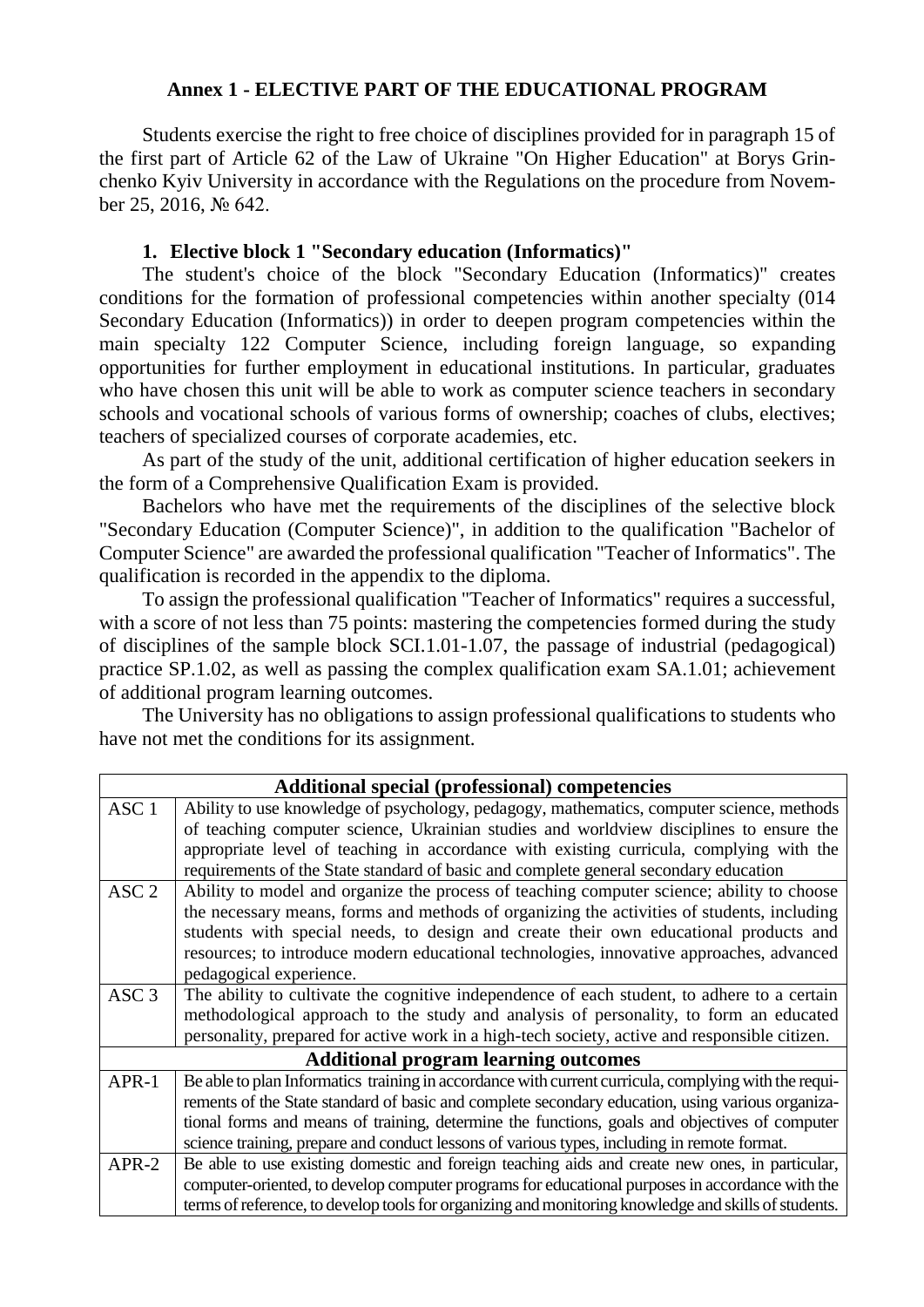APR -3 Be able to plan, organize and conduct extracurricular activities, subject groups, school subject competitions, educational work with students, taking into account their age, physiological and psychological characteristics, to conduct successful communication with parents.

|                        | SCI.1.01         | SCI.1.02         | SCI.1.03         | <b>NOTIDS</b>    | SCI.1.05         | SCI.1.06         | $\text{SCI.1.07}$ | SP.1.01          | SP.1.02 | <b>SA.01</b>     |            | SCI.1.01        | SCI.1.02 | SCI.1.03 | <b>NOTIDS</b>    | SCI.1.05         | SCI.1.06         | $\text{SCI.1.07}$ | SP.1.01          | SP.1.02          | <b>SA.01</b>     |
|------------------------|------------------|------------------|------------------|------------------|------------------|------------------|-------------------|------------------|---------|------------------|------------|-----------------|----------|----------|------------------|------------------|------------------|-------------------|------------------|------------------|------------------|
| GC1                    |                  |                  |                  |                  | $\boldsymbol{+}$ |                  |                   |                  |         |                  | $SP-1$     |                 |          |          |                  | $\boldsymbol{+}$ |                  |                   |                  |                  |                  |
| $\rm GC$ $2$           | $\boldsymbol{+}$ |                  |                  | $\boldsymbol{+}$ | $\boldsymbol{+}$ |                  |                   | $\boldsymbol{+}$ | $^{+}$  | $\boldsymbol{+}$ | $SP-2$     |                 |          |          |                  |                  | $^{+}$           |                   |                  | $\boldsymbol{+}$ | $\boldsymbol{+}$ |
| GC <sub>3</sub>        |                  |                  |                  | $\boldsymbol{+}$ |                  |                  |                   |                  | $^{+}$  |                  | $SP-3$     |                 |          |          |                  |                  |                  |                   |                  |                  |                  |
| ${\rm GC}$ 4           | $\boldsymbol{+}$ | $\boldsymbol{+}$ |                  |                  |                  | $^{+}$           |                   | $\boldsymbol{+}$ | $^{+}$  | $\boldsymbol{+}$ | $SP-4$     |                 |          |          |                  |                  |                  |                   |                  |                  |                  |
| GC $5$                 |                  |                  |                  |                  |                  | $\boldsymbol{+}$ | $+$               |                  |         |                  | $SP-5$     |                 |          |          |                  | $\boldsymbol{+}$ | $\! + \!$        |                   | $\boldsymbol{+}$ | $\boldsymbol{+}$ | $\boldsymbol{+}$ |
| ${\rm GC}$ 6           | $\boldsymbol{+}$ | $\boldsymbol{+}$ |                  | $\boldsymbol{+}$ |                  |                  |                   |                  |         |                  | $SP-6$     |                 |          |          |                  |                  |                  |                   |                  |                  |                  |
| $\rm GC$ 7             | $\boldsymbol{+}$ |                  |                  |                  | $^{+}$           | $\boldsymbol{+}$ |                   | $\boldsymbol{+}$ |         | $\boldsymbol{+}$ | $SP-7$     |                 |          |          |                  |                  |                  |                   |                  |                  |                  |
| $\rm GC$ $8$           |                  |                  |                  |                  | $\boldsymbol{+}$ |                  |                   | $\boldsymbol{+}$ |         |                  | $SP-8$     |                 |          |          |                  |                  | $\boldsymbol{+}$ |                   |                  | $\boldsymbol{+}$ | $\boldsymbol{+}$ |
| GC 9                   | $\boldsymbol{+}$ |                  |                  |                  |                  |                  |                   |                  |         |                  | $SP-9$     |                 |          |          | $^{+}$           | $\boldsymbol{+}$ | $\boldsymbol{+}$ |                   | $\boldsymbol{+}$ | $\boldsymbol{+}$ |                  |
| $\rm GC$ $10$          | $\boldsymbol{+}$ |                  |                  |                  |                  | $+$              |                   | $\boldsymbol{+}$ | $^{+}$  |                  | $SP-10$    |                 |          |          | $^{+}$           |                  | $\boldsymbol{+}$ |                   | $\boldsymbol{+}$ | $\! + \!\!\!\!$  |                  |
| $\rm GC$ 11            | $\boldsymbol{+}$ |                  |                  | $\boldsymbol{+}$ |                  | $\boldsymbol{+}$ |                   | $\boldsymbol{+}$ | $^{+}$  |                  | $SP-11$    |                 |          |          | $\boldsymbol{+}$ |                  |                  |                   |                  |                  |                  |
| <b>GC 12</b>           |                  |                  |                  | $\boldsymbol{+}$ |                  |                  |                   |                  |         |                  | $SP-12$    |                 |          |          |                  |                  |                  |                   |                  |                  |                  |
| $\rm GC$ 13            | $\boldsymbol{+}$ | $\boldsymbol{+}$ | $\boldsymbol{+}$ | $\boldsymbol{+}$ |                  |                  |                   |                  |         |                  | $SP-13$    |                 |          |          | $\boldsymbol{+}$ |                  | $\boldsymbol{+}$ |                   | $\boldsymbol{+}$ | $\boldsymbol{+}$ | $\boldsymbol{+}$ |
| <b>GC 14</b>           | $\boldsymbol{+}$ |                  | $+$              |                  |                  |                  |                   |                  |         |                  | $SP-14$    |                 |          |          | $\! + \!$        |                  | $+$              |                   |                  | $\boldsymbol{+}$ |                  |
| <b>GC 15</b>           | $\boldsymbol{+}$ |                  |                  |                  |                  |                  |                   |                  |         |                  | $SP-15$    |                 |          |          | $\boldsymbol{+}$ |                  | $\boldsymbol{+}$ |                   | $\boldsymbol{+}$ | $\boldsymbol{+}$ | $\boldsymbol{+}$ |
| SC1                    |                  |                  |                  |                  |                  |                  |                   |                  |         |                  | $SP-16$    |                 |          |          |                  |                  |                  |                   |                  |                  |                  |
| $\operatorname{SC}2$   |                  |                  |                  |                  |                  |                  |                   |                  |         |                  | $SP-17$    |                 |          |          | $\boldsymbol{+}$ | $\boldsymbol{+}$ | $^{+}$           |                   |                  | $\boldsymbol{+}$ |                  |
| $SC3$                  |                  |                  |                  |                  | $\boldsymbol{+}$ |                  |                   |                  |         |                  | $\Pi$ P-18 | $\! + \!\!\!\!$ |          | $^{+}$   |                  |                  | $\boldsymbol{+}$ |                   | $\boldsymbol{+}$ | $\boldsymbol{+}$ | $\boldsymbol{+}$ |
| $\cal{SC}$ 4           |                  |                  |                  |                  |                  | $\boldsymbol{+}$ |                   | $\boldsymbol{+}$ |         | $\! +$           | $SP-19$    | $\! + \!\!\!\!$ |          |          |                  |                  |                  |                   |                  | $\! + \!\!\!\!$  |                  |
| $\operatorname{SC}5$   |                  |                  |                  |                  |                  |                  |                   |                  |         |                  | APR-1      |                 |          |          | $\boldsymbol{+}$ |                  | $+$              |                   | $\boldsymbol{+}$ |                  | $\boldsymbol{+}$ |
| $SC6$                  | $\boldsymbol{+}$ | $\boldsymbol{+}$ |                  |                  |                  |                  |                   |                  |         |                  | APR-2      | $^{+}$          |          |          |                  |                  | $\boldsymbol{+}$ | $\boldsymbol{+}$  |                  | $\boldsymbol{+}$ | $\boldsymbol{+}$ |
| $\cal{SC}$ 7           | $\boldsymbol{+}$ |                  |                  | $\boldsymbol{+}$ |                  | $^{+}$           |                   | $\boldsymbol{+}$ |         |                  | APR-3      |                 | $^{+}$   | $^{+}$   |                  | $+$              | $^{+}$           |                   |                  | $\boldsymbol{+}$ |                  |
| $\cal{SC}$ 8           |                  |                  |                  | $\boldsymbol{+}$ | $\boldsymbol{+}$ |                  |                   |                  |         |                  |            |                 |          |          |                  |                  |                  |                   |                  |                  |                  |
| SC <sub>9</sub>        |                  |                  |                  | $\boldsymbol{+}$ |                  |                  |                   |                  |         |                  |            |                 |          |          |                  |                  |                  |                   |                  |                  |                  |
| $\rm SC$ $10$          |                  |                  |                  |                  |                  |                  |                   |                  |         |                  |            |                 |          |          |                  |                  |                  |                   |                  |                  |                  |
| <b>SC11</b>            |                  |                  |                  | $\boldsymbol{+}$ |                  |                  |                   |                  |         |                  |            |                 |          |          |                  |                  |                  |                   |                  |                  |                  |
| <b>SC12</b>            |                  |                  |                  | $\boldsymbol{+}$ |                  |                  |                   | $\boldsymbol{+}$ | $^{+}$  |                  |            |                 |          |          |                  |                  |                  |                   |                  |                  |                  |
| <b>SC13</b>            |                  |                  |                  | $\boldsymbol{+}$ |                  | $^{+}$           |                   |                  | $^{+}$  |                  |            |                 |          |          |                  |                  |                  |                   |                  |                  |                  |
| <b>SC 14</b>           |                  |                  |                  | $\boldsymbol{+}$ |                  |                  |                   | $\boldsymbol{+}$ | $^{+}$  |                  |            |                 |          |          |                  |                  |                  |                   |                  |                  |                  |
| <b>SC 15</b>           |                  |                  |                  |                  |                  |                  |                   |                  |         |                  |            |                 |          |          |                  |                  |                  |                   |                  |                  |                  |
| $\rm SC$ 16            |                  |                  |                  |                  |                  |                  |                   |                  |         |                  |            |                 |          |          |                  |                  |                  |                   |                  |                  |                  |
| <b>SC17</b>            |                  |                  |                  | $\boldsymbol{+}$ | $\pm$            |                  |                   | $\boldsymbol{+}$ |         | $\boldsymbol{+}$ |            |                 |          |          |                  |                  |                  |                   |                  |                  |                  |
| ASC <sub>1</sub>       | $\boldsymbol{+}$ | $\boldsymbol{+}$ | $^{+}$           | $^{+}$           |                  | $^{+}$           |                   | $^{+}$           | $^+$    |                  |            |                 |          |          |                  |                  |                  |                   |                  |                  |                  |
| $\operatorname{ASC} 2$ | $\boldsymbol{+}$ |                  | $^{+}$           | $\boldsymbol{+}$ |                  |                  |                   |                  | $^{+}$  | $\boldsymbol{+}$ |            |                 |          |          |                  |                  |                  |                   |                  |                  |                  |
| ASC <sub>3</sub>       | $\pm$            | $\! + \!$        | $+$              |                  |                  |                  | $\boldsymbol{+}$  |                  |         |                  |            |                 |          |          |                  |                  |                  |                   |                  |                  |                  |

# **Matrices of correspondence of program competencies and learning outcomes to the elective components of block 1**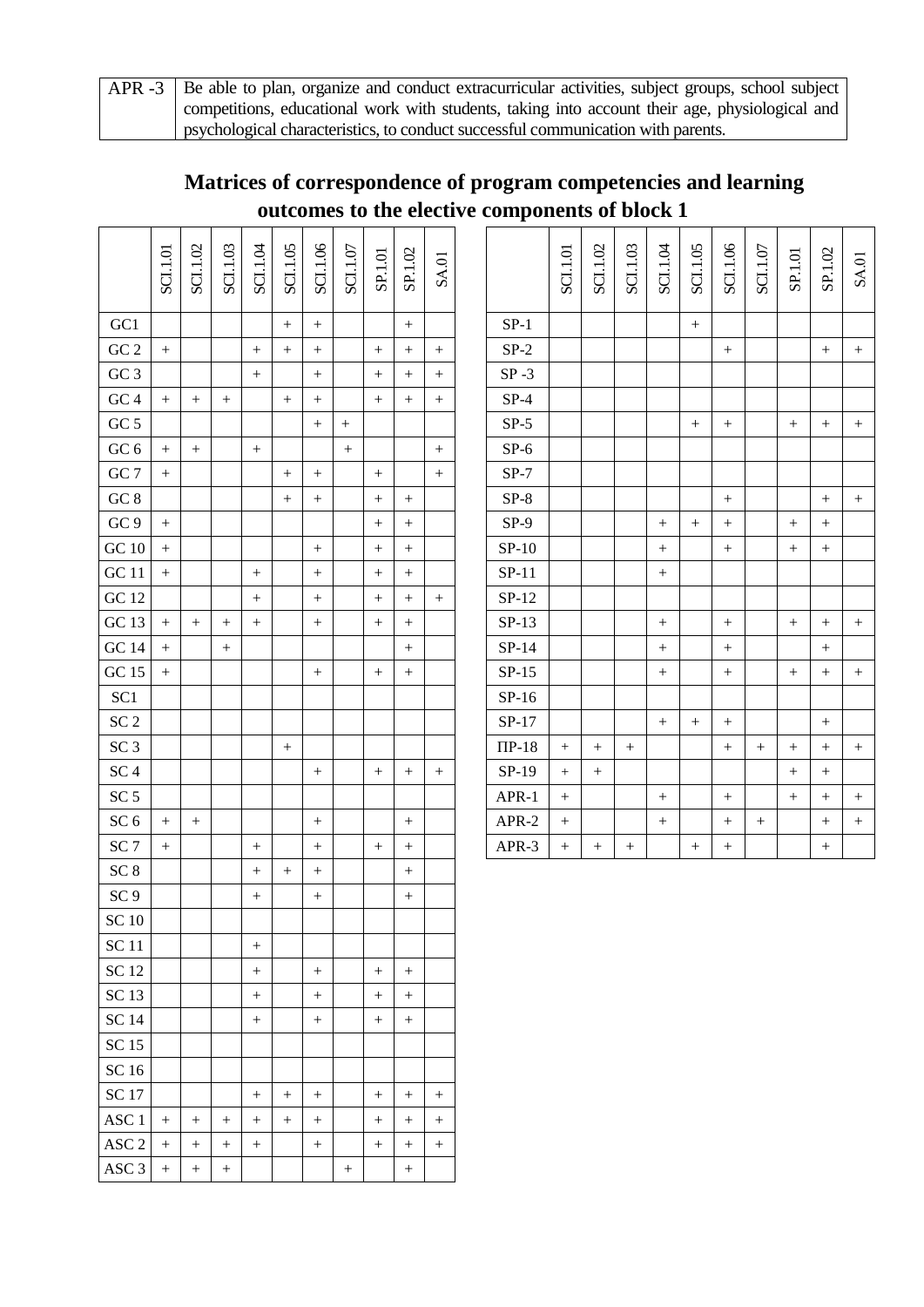#### **2. Elective block 2 "Internet of Things"**

The selective block "Internet of Things" is aimed at deepening the general, in particular, knowledge of a foreign language, and professional competencies within the chosen specialty 122 Computer Science (educational program "Informatics") in the direction of hardware, software, information and organizational support of automation systems for the collection, transmission and processing of information in various fields, their management and integration into information technology and SMART systems using modern microprocessor technology, specialized application software, data processing technologies and communication technologies.

|                  | Additional special (professional) competencies                                           |
|------------------|------------------------------------------------------------------------------------------|
| ASC <sub>1</sub> | Ability to design, create and program Internet of Things systems, implement information  |
|                  | exchange between such devices, processing and analysis of received data using modern     |
|                  | communication and cloud technologies.                                                    |
| ASC <sub>2</sub> | Ability to develop software for interaction between consumers and smart devices using    |
|                  | appropriate special software (automated modeling and design systems)                     |
| ASC 3            | Ability to design, create and use information and SMART-technologies to create a         |
|                  | comfortable, efficient and safe public space; readiness to start and build your business |
|                  | on the basis of innovative technologies.                                                 |
|                  | <b>Additional program learning outcomes</b>                                              |
| $APR-1$          | Be able to design, build, program simple electromechanical and robotic microprocessor    |
|                  | systems to perform various tasks, including their integration into the SMART-space.      |
| $APR - 2$        | Be able to design Internet of Things systems, develop their software using modern        |
|                  | computer-aided design systems; implement information exchange, data storage and          |
|                  | management using the main types of interfaces and network protocols used in Internet     |
|                  | of Things devices.                                                                       |
| $APR - 3$        | Know modern trends in business and business organization; be able to conduct market      |
|                  | analysis, business planning, assessment of resources (technical, financial, human) and   |
|                  | threats in the organization of their own business; carry out effective business          |
|                  | communication and project team management.                                               |

# **Matrices of correspondence of program competencies and learning outcomes to the elective components of block 2**

|                 | <b>B</b> IC <sub>2.01</sub> | <b>B</b> IC.2.02 | <b>B</b> IC.2.03 | <b>B</b> IC.2.04 | <b>B</b> IC.2.05 | B <sub>IC</sub> .2.06 | <b>BIL2.01</b> | BII.2.02 |         | <b>B</b> IC.2.01 | <b>B</b> IC.2.02 | <b>B</b> IC.2.03 | <b>B</b> IC.2.04 | RTIC 205 |
|-----------------|-----------------------------|------------------|------------------|------------------|------------------|-----------------------|----------------|----------|---------|------------------|------------------|------------------|------------------|----------|
| GC1             | $+$                         |                  | $+$              |                  | $^{+}$           |                       |                | $+$      | $SP-1$  |                  |                  |                  |                  | $^{+}$   |
| $\rm GC$ $2$    |                             | $+$              | $+$              | $+$              | $+$              |                       |                | $+$      | $SP-2$  | $^{+}$           | $^{+}$           |                  |                  | $^{+}$   |
| GC <sub>3</sub> |                             | $^{+}$           | $+$              | $^{+}$           | $^{+}$           |                       | $^{+}$         | $+$      | $SP-3$  |                  | $^{+}$           |                  | $+$              | $^{+}$   |
| GC <sub>4</sub> |                             |                  |                  | $^{+}$           | $^{+}$           |                       | $^{+}$         | $+$      | $SP-4$  |                  | $^{+}$           |                  |                  | $^{+}$   |
| GC $5$          |                             |                  |                  | $+$              | $+$              | $+$                   | $+$            | $+$      | $SP-5$  |                  | $+$              | $+$              |                  | $^{+}$   |
| GC $6\,$        | $^{+}$                      | $^{+}$           | $+$              | $^{+}$           | $^{+}$           | $+$                   | $^{+}$         | $+$      | $SP-6$  |                  | $^{+}$           | $+$              |                  | $^{+}$   |
| $\rm GC$ 7      | $+$                         |                  |                  | $^{+}$           | $^{+}$           |                       | $^{+}$         | $+$      | $SP-7$  |                  |                  |                  | $^{+}$           | $^{+}$   |
| $\rm GC$ 8      |                             | $^{+}$           |                  | $+$              | $+$              |                       | $+$            | $+$      | $SP-8$  |                  | $^{+}$           |                  | $^{+}$           | $^{+}$   |
| GC 9            |                             |                  |                  | $^{+}$           |                  |                       | $^{+}$         | $+$      | $SP-9$  | $+$              | $^{+}$           | $+$              |                  | $^{+}$   |
| $\rm GC$ $10$   |                             | $^{+}$           |                  | $^{+}$           | $^{+}$           |                       | $^{+}$         | $+$      | $SP-10$ |                  | $^{+}$           |                  |                  | $^{+}$   |
| <b>GC</b> 11    |                             | $+$              | $+$              | $+$              | $+$              |                       |                | $+$      | $SP-11$ |                  | $+$              |                  | $^{+}$           | $^{+}$   |
| <b>GC</b> 12    |                             |                  |                  | $^{+}$           | $^{+}$           |                       | $^{+}$         | $^{+}$   | $SP-12$ |                  |                  |                  |                  | $^{+}$   |

|                 | <b>B</b> IC <sub>2.01</sub> | <b>B</b> IC.2.02 | <b>B</b> IC.2.03 | <b>B</b> IC.2.04 | <b>B</b> IC.2.05 | <b>B</b> IC.2.06 | <b>BIL2.01</b> | BII.2.02 |         | <b>B</b> IC.2.01 | <b>B</b> IC.2.02 | <b>B</b> IC2.03 | <b>B</b> IC.2.04 | <b>B</b> IC.2.05 | <b>ВДС2.06</b> | 2.01<br>BII. | BII.2.02 |
|-----------------|-----------------------------|------------------|------------------|------------------|------------------|------------------|----------------|----------|---------|------------------|------------------|-----------------|------------------|------------------|----------------|--------------|----------|
| GC1             | $+$                         |                  | $^{+}$           |                  | $+$              |                  |                | $^{+}$   | $SP-1$  |                  |                  |                 |                  | $^{+}$           |                | $^{+}$       | $^{+}$   |
| GC <sub>2</sub> |                             | $+$              | $^{+}$           | $^{+}$           | $+$              |                  |                | $+$      | $SP-2$  | $+$              | $^{+}$           |                 |                  | $^{+}$           |                |              |          |
| GC <sub>3</sub> |                             | $+$              | $+$              | $^{+}$           | $+$              |                  | $+$            | $^{+}$   | $SP-3$  |                  | $+$              |                 | $+$              | $^{+}$           |                |              | $^{+}$   |
| $G C 4$         |                             |                  |                  | $^{+}$           | $+$              |                  | $+$            | $+$      | $SP-4$  |                  | $+$              |                 |                  | $^{+}$           |                |              | $+$      |
| GC $5$          |                             |                  |                  | $^{+}$           | $+$              | $^{+}$           | $^{+}$         | $^{+}$   | $SP-5$  |                  | $^{+}$           | $^{+}$          |                  | $^{+}$           |                |              | $^{+}$   |
| $\rm GC$ $6$    | $+$                         | $^{+}$           | $^{+}$           | $+$              | $+$              | $+$              | $+$            | $+$      | $SP-6$  |                  | $+$              | $+$             |                  | $+$              |                |              | $+$      |
| GC 7            | $+$                         |                  |                  | $^{+}$           | $+$              |                  | $+$            | $+$      | $SP-7$  |                  |                  |                 | $^{+}$           | $^{+}$           |                | $^{+}$       | $+$      |
| $GC\ 8$         |                             | $^{+}$           |                  | $^{+}$           | $+$              |                  | $+$            | $^{+}$   | $SP-8$  |                  | $^{+}$           |                 | $^{+}$           | $^{+}$           |                | $^{+}$       | $^{+}$   |
| GC 9            |                             |                  |                  | $^{+}$           |                  |                  | $+$            | $+$      | $SP-9$  | $+$              | $^{+}$           | $^{+}$          |                  | $^{+}$           |                |              | $+$      |
| GC10            |                             | $^{+}$           |                  | $^{+}$           | $+$              |                  | $+$            | $+$      | $SP-10$ |                  | $+$              |                 |                  | $^{+}$           |                |              | $^{+}$   |
| GC11            |                             | $^{+}$           | $^{+}$           | $^{+}$           | $+$              |                  |                | $+$      | $SP-11$ |                  | $+$              |                 | $^{+}$           | $^{+}$           |                | $^{+}$       | $+$      |
| GC 12           |                             |                  |                  | $^{+}$           | $+$              |                  | $^{+}$         | $+$      | $SP-12$ |                  |                  |                 |                  | $^{+}$           |                |              | $^{+}$   |